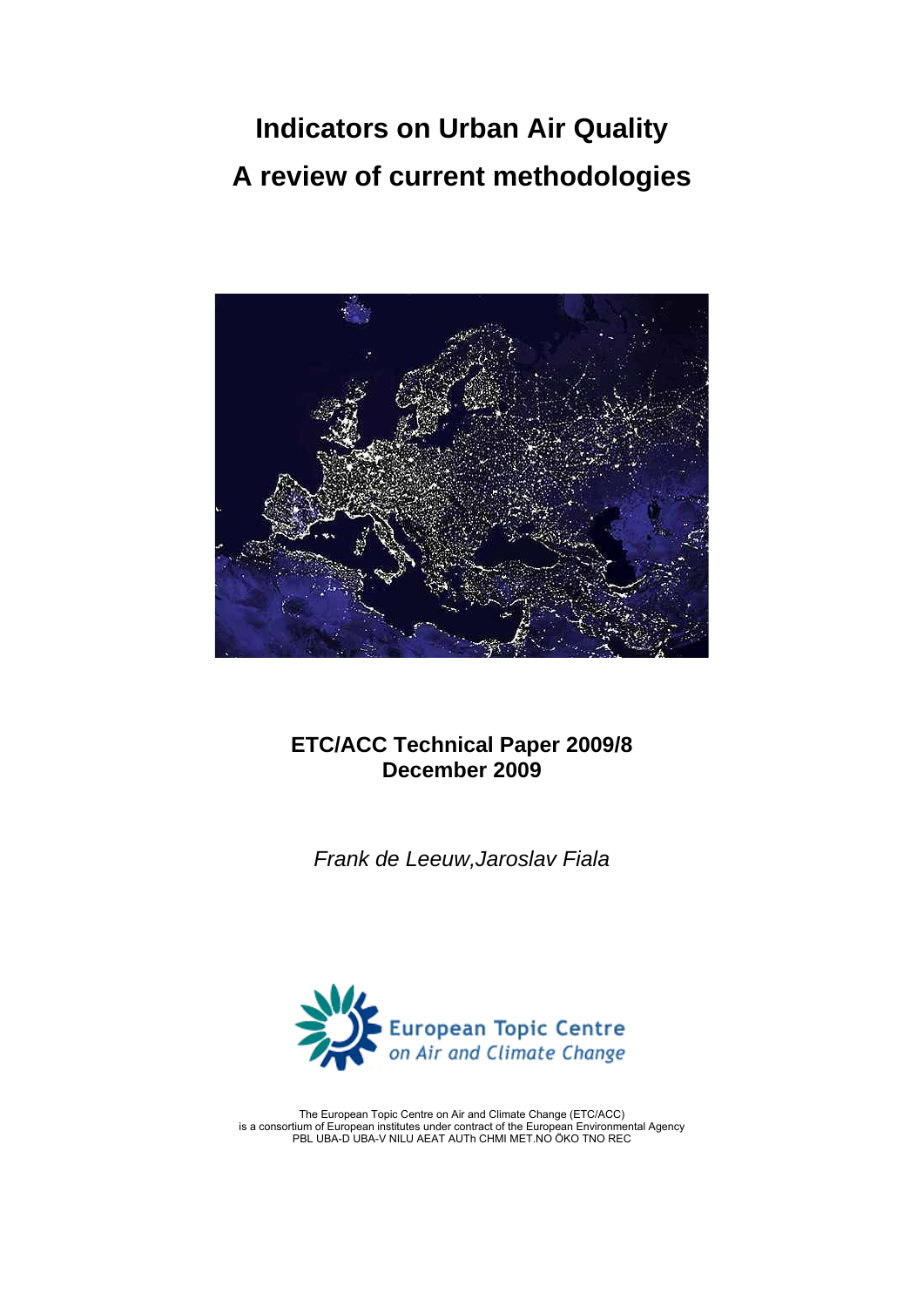*Cover page: "Europe at night" Image and data processing by NOAA's National Geophysical Data Centre. Defense Meteorological Satellite Program data collected by the US Air Force Weather Agency.* 

#### *Author affiliation:*

*Frank de Leeuw, Netherlands Environmental Assessment Agency (PBL), Bilthoven, The Netherlands. Jaroslav Fiala, Czech Hydrometeorological Institute (CHMI), Prague, Czech Republic.*

### **DISCLAIMER**

This ETC/ACC Technical Paper has not been subjected to European Environment Agency (EEA) member country review. It does not represent the formal views of the EEA.

*© ETC/ACC, 2009. ETC/ACC Technical paper 2009/8. European Topic Centre on Air and Climate Change PO Box 303 3720 AH Bilthoven The Netherlands Phone +31 30 2743550 Fax +31 30 2744433 Email : [etcacc@pbl.nl](mailto:etcacc@pbl.nl)  Website [http://air-climate.eionet.europa.eu](http://air-climate.eionet.europa.eu/)*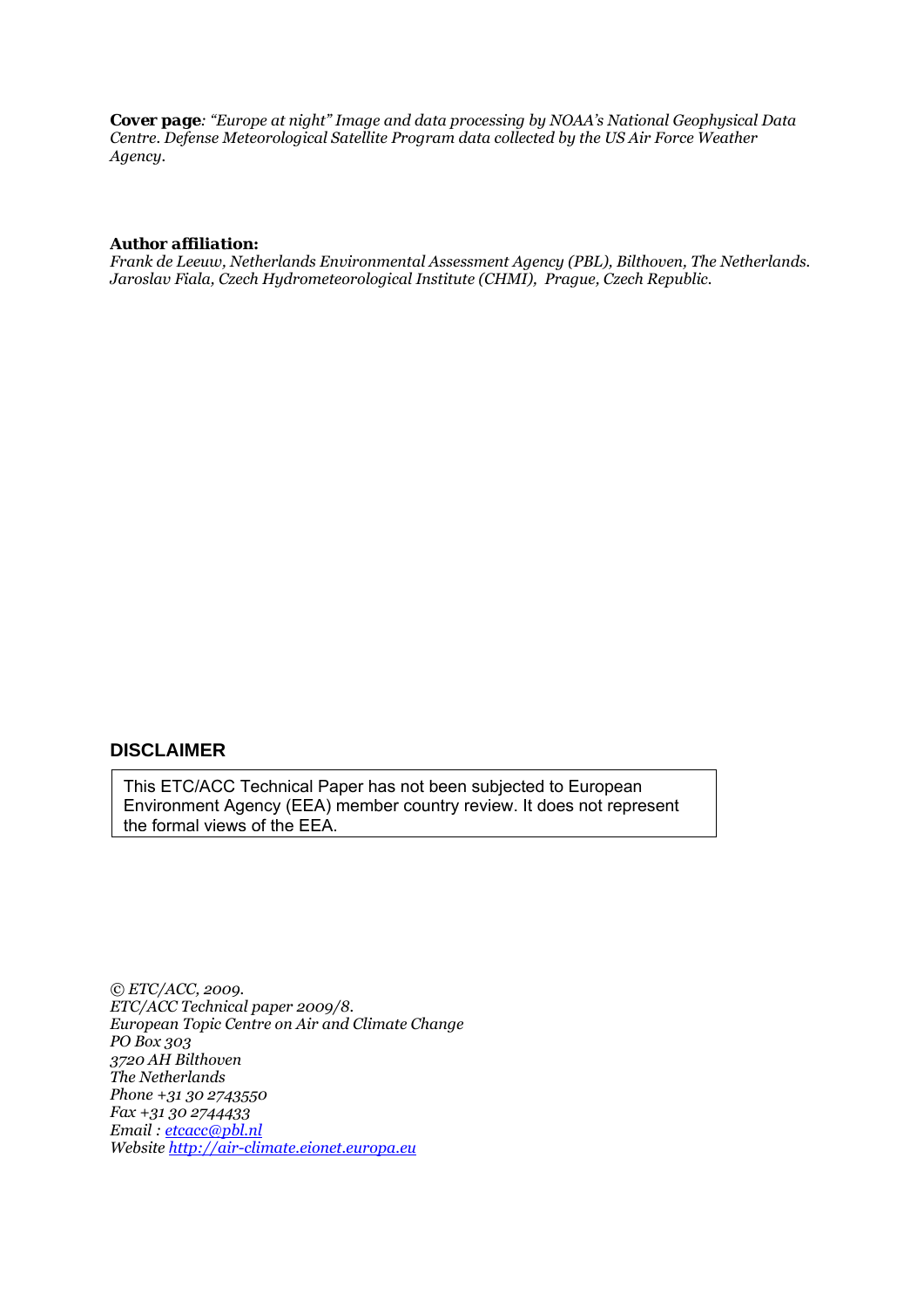# <span id="page-2-0"></span>**Abstract**

To follow the development of the air quality in European urban areas, several sets of indicators have been developed over the years. At the European level, Eurostat, the European Commission and EEA use each a different set. This report discusses the similarities and differences in objectives, methodologies, assumptions made in calculating the indicator values and in input data between the three main indicators at the European level (Structural Indicator, Urban Audit indicators and the Core Set of Indicators).

Recommendations on streamlining the input requirements of the indicators and on harmonisation of calculation procedures are given. A possible extension of the indicator with PM<sub>2.5</sub>-results is recommended. An additional indicator giving more directly information on the health impacts of air pollution is presented.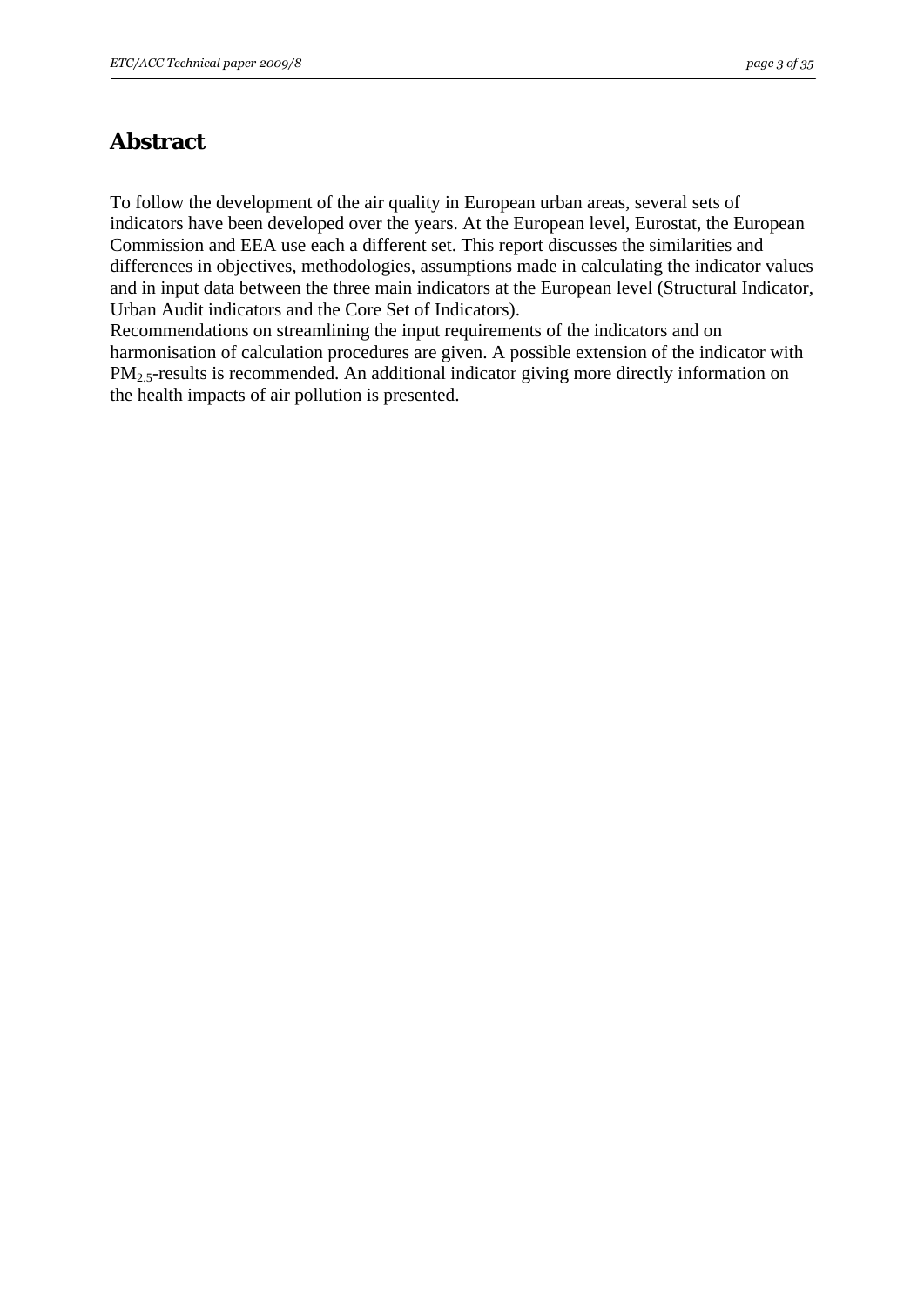# **Table of contents**

| 2. |      |  |  |  |  |  |  |
|----|------|--|--|--|--|--|--|
|    | 2.1. |  |  |  |  |  |  |
|    | 2.2. |  |  |  |  |  |  |
|    | 2.3. |  |  |  |  |  |  |
| 3. |      |  |  |  |  |  |  |
|    |      |  |  |  |  |  |  |
|    |      |  |  |  |  |  |  |
|    |      |  |  |  |  |  |  |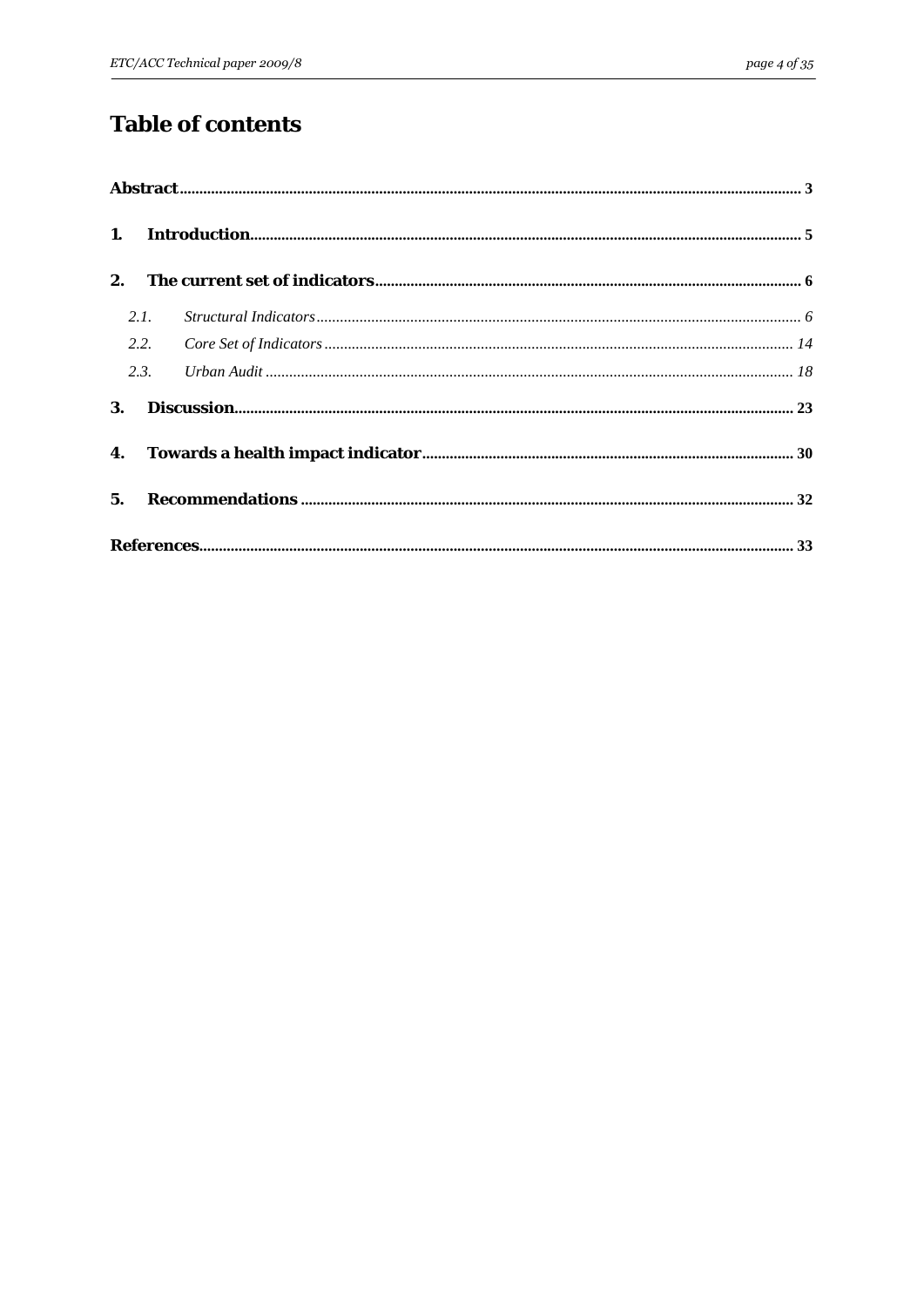# <span id="page-4-0"></span>**1. Introduction**

Indicators have been widely introduced to provide information in support to the development and implementation of environmental policies. Once these policies are developed and agreed, the progress of their implementation needs to be monitored by comparing key quantities to objectives and targets. At the European level, various international organisations, including the European Environment Agency (EEA, 2009) as well as the European Commission (EU, 2009) have developed a set of indicators for this purpose. Mainly the indicators are used for communications to a wider range of stakeholders and should therefore (1) be simple and easy to interpret, (2) provide a clear, representative picture of environmental conditions, pressure on the environment or society's responses and (3) be enable to show trends over time. Trends in indicator value give insights in what is happening in the environment and whether it is improving.

The European Commission evaluates the implementation of the EU strategy on sustainable development in its annual synthesis report on the basis of a number of headline indicators. At the Barcelona Spring Council in 2002 a set of so-called structural indicators was presented (Eurostat, 2009). In this limited set two indicators describe urban air quality; the indicators show the trends in urban population exposure to  $PM_{10}$  and ozone as the most risky air pollutants to human health<sup>[1](#page-4-1)</sup>.

The EEA is developing and updating indicators as a basis for their major reports like the State and Outlook reports, the annual Environmental Signals reports and the sectoral environmental reports on transport and energy. For five topic areas (air and climate, water, waste and material flow, terrestrial environment, nature and biodiversity) and for three sectors (energy, transport and agriculture) a core set of indicators has been defined as common basis for these reports. Focussing on air quality, the air pollution core set initially included indicators on the exceedance of limit and target values for the protection of human health for all pollutants for which such values has been defined in the Air Quality Directive (EC, 2008) and the pollutants listed in the fourth Daughter Directive. However, not all indicators have been developed. A preliminary analysis indicated that for benzene, arsenic, cadmium, nickel and benzo(a)pyrene the availability of data was too low to be representative for the EEA area (Barrett *et al*., 2008). For two pollutants (CO and lead) the limit values have - with the exception of some hot-spot situations – largely been realised; for these pollutants there might be a need for a locally representative indicators rather than for a European wide indicator. For the remaining four (sulphur dioxide  $(SO_2)$ , nitrogen dioxide  $(NO_2)$ , ozone  $(O_3)$ and particulate matter ( $PM_{10}$ , particles with an aerodynamic diameter of less than 10  $\mu$ m)) indicators on exceedances have been developed.

The European Urban Audit, initiated by Directorate-General for Regional Policy, collects comparable statistics and indicators for European cities. Started in 2003 for the then 15 countries of the European Union it now involves 321 European cities in the 27 countries of the European Union, along with 36 additional cities in Norway, Switzerland and Turkey. Under Eurostat coordination, the work of the Urban Audit involves all national statistical offices as well as some of the cities themselves. Among the more than 250 indicators collected under the Urban Audit there are 6 indicators describing the air quality within the Urban Audit city. These indicators, providing information on the concentrations data for  $PM_{10}$ ,  $NO<sub>2</sub>$ and ozone, are prepared by ETC/ACC and EEA. In addition similar data is delivered to the WHO for support to the Environmental Health Information System (ENHIS)<sup>2</sup>.

This working paper will discuss the similarities and differences in objectives, methodologies and assumptions for calculation and in input data between the air quality indicators as defined in the Structural Indicators and in EEA's Core Set of indicators. The discussion will

<sup>1</sup> 1 http://epp.eurostat.ec.europa.eu/portal/page/portal/structural\_indicators/indicators/environment 2<br>2 http://www.euro.who.int/EHindicators/Methodology/20060201\_1

<span id="page-4-2"></span><span id="page-4-1"></span>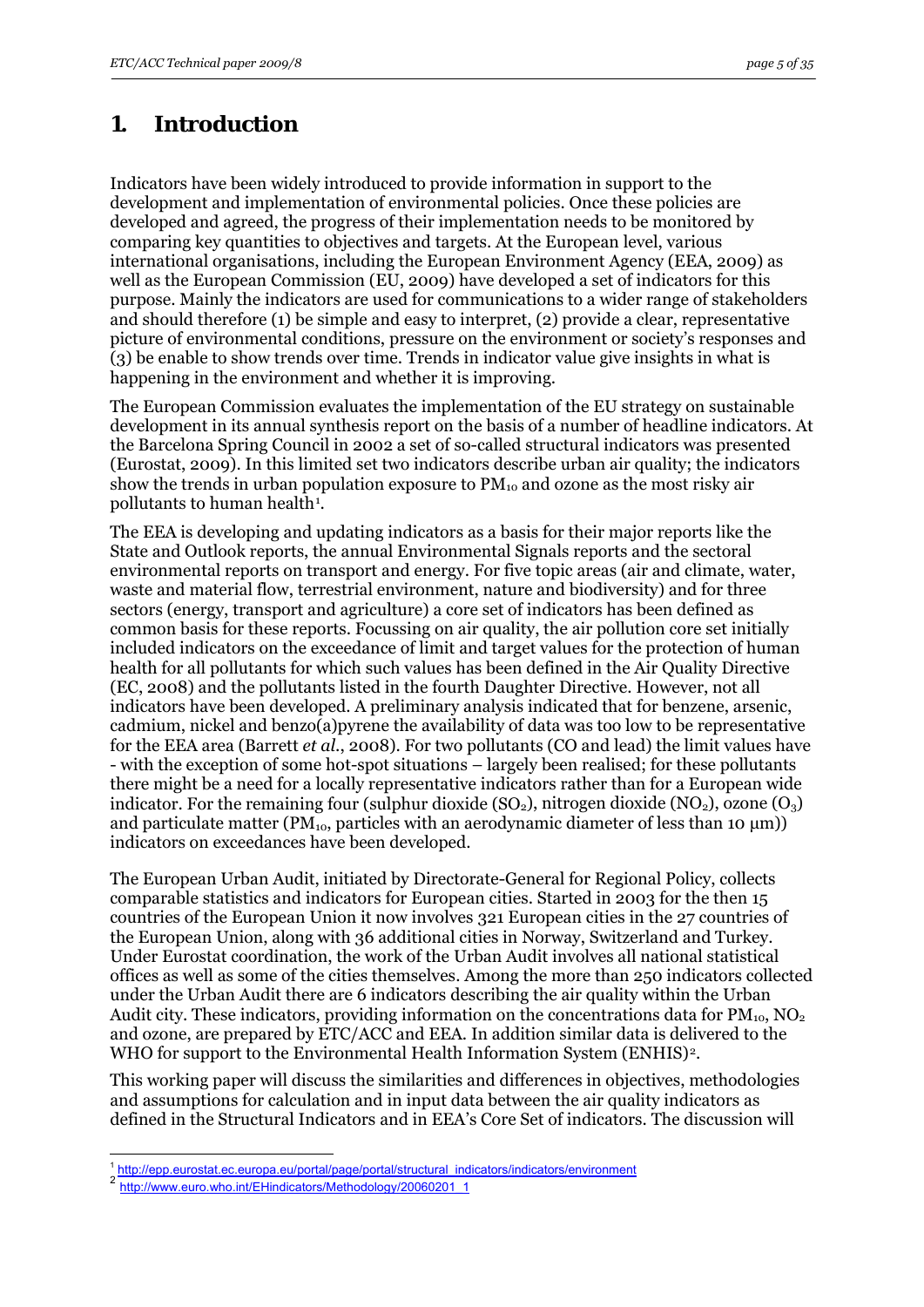<span id="page-5-0"></span>be extended to the possible application for providing detailed information at the urban level within the Urban Audit.

### **2. The current set of indicators**

#### **2.1. Structural Indicators**

#### *Objectives*

The objective of the *structural indicator* (SI) is to follow trends in health impacts in the urban population attributable to the exposure from air pollution. For the European situation particulate matter and ozone are the most important pollutants in relation to health effects. Current knowledge shows that fine particulate matter ( $PM_{2.5}$ , particles whose aerodynamic diameter is less than 2.5 μm) is most likely the metric with regards to human health effects. However, monitoring information on  $PM_{2.5}$  is still scarce. Links between annual mean  $PM_{10}$ (particles whose aerodynamic diameter is less than 10 μm) and health effects in urban environments has been clearly demonstrated in a number of health impact assessment studies (see e.g., the APHEIS study, Ballester *et al*., 2008). The WHO recommends an air quality guideline for  $PM_{10}$  of 20 μg/m<sup>3</sup> as annual mean (10 μg/m<sup>3</sup> for  $PM_{2.5}$ ). These are the lowest levels at which total, cardiopulmonary and lung cancer mortality have been shown to increase significantly in response to  $PM_{2.5}$  exposure (WHO, 2006).

Ozone  $(O_3)$  is the most important photochemical oxidant in the troposphere. It is formed by photochemical reactions in the presence of sun light and precursor pollutants such as nitrogen oxides and volatile organic compounds. The WHO recommends an air quality guideline of 100 μg/m3 as daily maximum 8-hour mean. This concentration will provide adequate protection of public health though some health effects may occur below this level (WHO, 2006).

#### *Definition*

The indicator is based upon measurements of particulate matter  $(PM_{10})$  and ozone as reported under the Air Quality Directive 2008/50/EC and its predecessors. According to the recommendations of World Health Organisation (UN ECE, 2003), the annual mean concentration is the best indicator for PM-related health effects. The structural indicator value for  $PM_{10}$  is given by:

$$
SI_{PM} = \frac{\sum_{i} C_{i} \times Pop_{i}}{\sum_{i} Pop_{i}}
$$

where  $C_i$  is the annual mean  $PM_{10}$  concentration averaged over all (sub)urban background monitoring stations in an agglomeration *i* having a population of *Popi.* The summation is over all agglomerations in a Member State or – in the case of the aggregated EU27 Structural Indicator - in the whole EU27.

The principle metric for assessing the effects of ozone on human health is, according to WHO's recommendations (UN ECE, 2004), the daily maximum 8-hour mean. Ozone effects should be assessed over a full year. Current evidence is insufficient to derive a level below which ozone has no effect on mortality. However, for practical reason is recommended to consider an exposure parameter which is the sum of excess of daily maximum 8-h means over the cut-off of 70 μg/m3 (35 ppb) calculated for all days in a year. This exposure parameter has been indicated as SOMO35 (sum of means over 35 ppb), and is extensively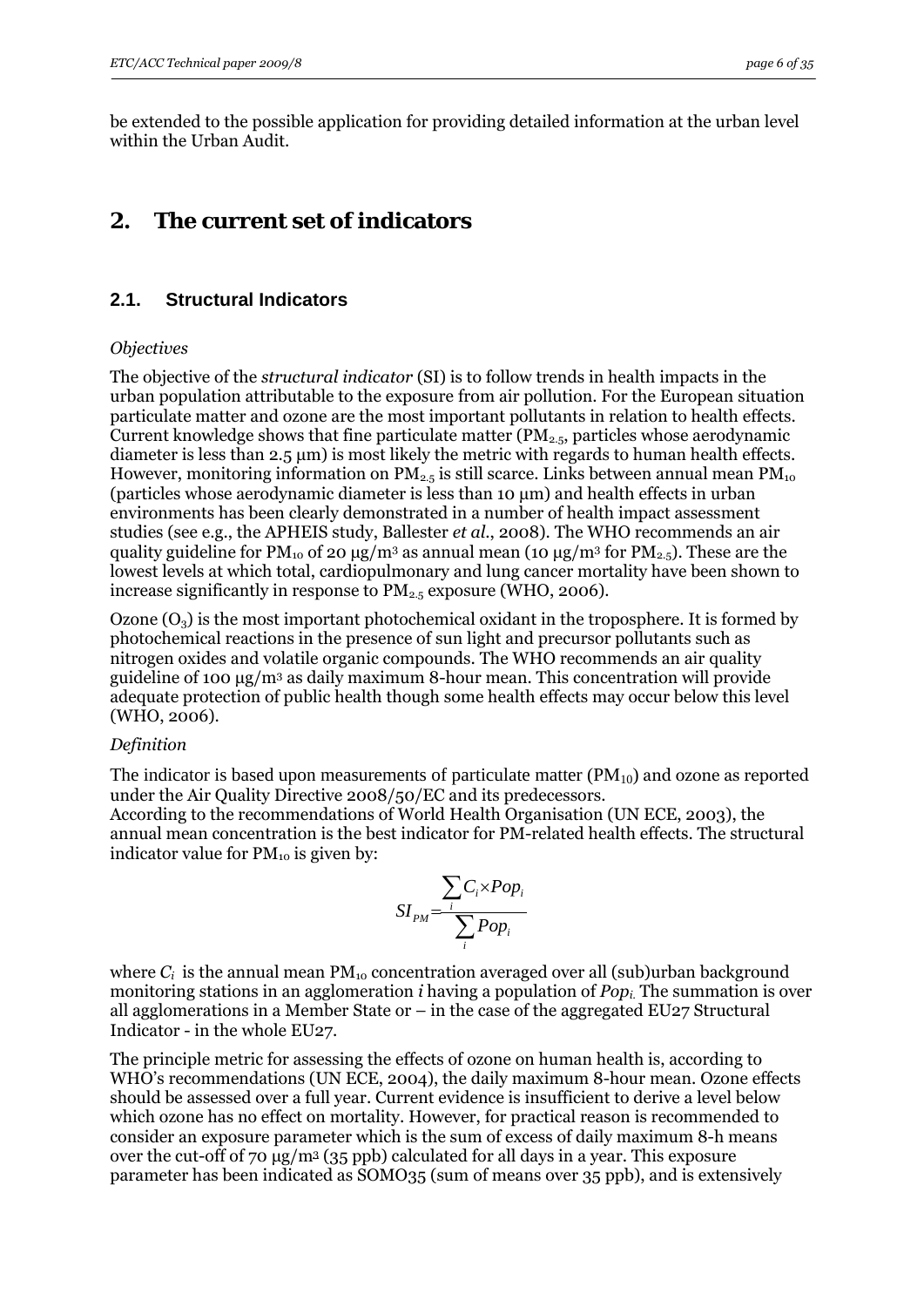<span id="page-6-0"></span>used in the health impact assessments<sup>3</sup>, including the Clean Air for Europe (CAFE) Programme leading to the Commission Communication on the Thematic Strategy on Air Pollution.

The ozone structural indicator is given by:

$$
SI_{Ozone} = \frac{\sum_{i} SOMO35_{i} \times Pop_{i}}{\sum_{i} Pop_{i}}
$$

where SOMO35i the averaged SOMO35 value over all (sub)urban background station in an agglomeration *i* having a population of *Popi.* The summation is over all agglomerations in a Member State or in the whole EU27.

#### *Data collection*

1

Air quality data is collected on an annual basis according to the Exchange of Information Decision (97/101/EC amended by the Commission Decision 2001/752/EC). All data is stored in AirBase, the European air quality database accessible via [http://etc-](http://etc-acc.eionet.eu.int/databases)

[acc.eionet.eu.int/databases](http://etc-acc.eionet.eu.int/databases). It contains, next to multi-annual time series of measurement data and their statistics for a representative selection of stations throughout Europe, also meta-information on the monitoring stations, their networks and the measured pollutants. The information submitted to AirBase should be in compliance with the data quality objectives as described in the air quality directive; it is assumed that the air quality data has been validated by the national data supplier. Upon delivery by the Member States the European Topic Centre on Air and Climate Change (ETC/ACC) performs a number of quality checks on the data, see Mol *et al*. (2009) and references cited therein for further details on the contents of Airbase and the applied QA/QC procedures. In case in these procedures questionable data or information is found, the national data supplier is asked for action (that is, confirm, correct or delete the data).

Information on agglomerations has been extracted from the annual reporting under the Commission Decision 2004/461/EC of 29 April 2004 laying down a questionnaire to be used for annual reporting on ambient air quality assessment under Council Directives 96/62/EC and 1999/30/EC and under the Directives 2000/69/EC and 2002/3/EC of the European Parliament and of the Council. A preliminary report evaluating the questionnaire for the reporting year 2007 has prepared by de Leeuw and Vixseboxse (2008); analyses of earlier years are given by van den Hout (2006) and Vixseboxse and de Leeuw (2008).

In an ongoing process the ETC/ACC is, in cooperation with the national data suppliers, improving the quality of the information in AirBase. In the 2007 data submission cycle, corrections to previous submitted data and additional historical data covering years before 2007 has been received. To assure that the structural indicator is based on the most recent information, indicator values for all previous years (1999-2006) have been recalculated. This may introduce small changes in values compared to the indicator values calculated earlier for the period 1999-2006.

#### *Compilation of national & European aggregates*

The Structural Indicators are presented at the European level<sup>[4](#page-6-0)</sup> and at the national level<sup>5</sup>. According to the Air Quality Framework directive each EU Member State has to divide its territory into zones and agglomerations. Information on agglomerations as defined by the

 $h_{\text{sec}}$  http://ec.europa.eu/environment/indicators/pdf/leaflet\_env\_indic\_2009.pdf 5 see: http://eng.europa.eu/environment/indicators/pdf/leaflet\_env\_indic\_2009.pdf

 $3$  The general methodology has been endorsed in the Summary report prepared by the joint Task Force on the Health Aspects of Air Pollution of the World Health Organization/European Centre for Environment and Health and the Executive Body of the UN Convention on Long Range Transboundary Air Pollution:<br>http://www.unece.org/env/documents/2004/eb/wg1/eb.air.wg1.2004.11.e.pdf

see: http://epp.eurostat.ec.europa.eu/tgm/table.do?tab=table&init=1&plugin=1&language=en&pcode=tsien100 (ozone data) and http://epp.eurostat.ec.europa.eu/tgm/table.do?tab=table&init=1&plugin=1&language=en&pcode=tsien110 (PM10 data)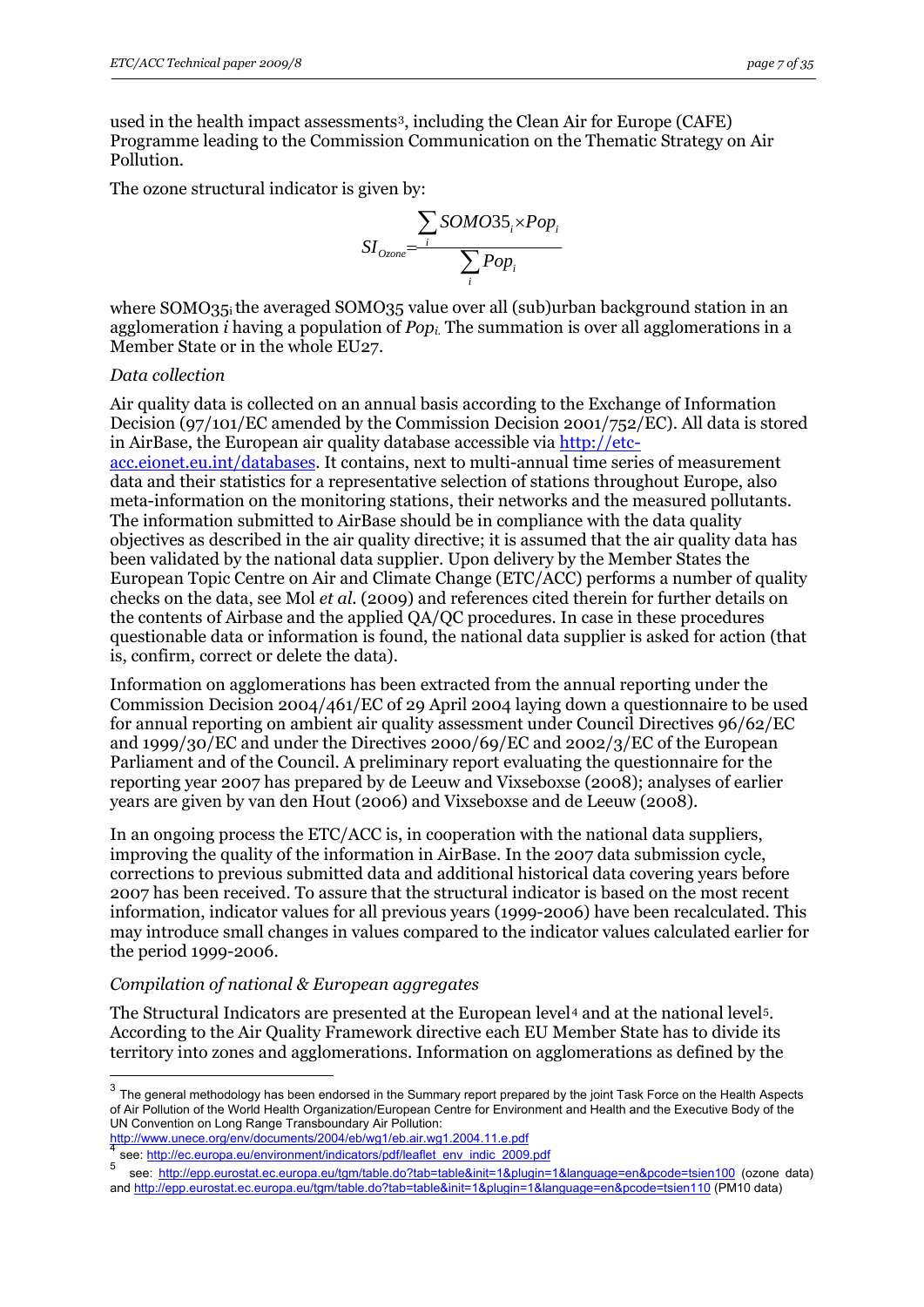Member States is obtained from the Questionnaire used for annual reporting under the Framework Directive (2004/461/EC). For all EU27 Member States the questionnaire over the calendar year 2007 was available. As member of the European Economic Area, Norway and Iceland have voluntary submitted a questionnaire.

The questionnaire provides information of zones and agglomerations (area, population statistics) in the MS. Further, it lists for each zone and agglomeration the monitoring stations used for compliance checking under the framework directive. The stations listed in the questionnaire have been related to the information in AirBase in order to obtain additional meta-information on type and surroundings of the stations. A match between the two sets is made by relating the information in the questionnaire (EoI station code, local station code) with corresponding information in AirBase. Due to erroneous or incomplete information in the questionnaire (incorrect EoI codes, missing EoI station code and/or local station code, non-unique local codes) the link could not be made for a limited number of stations.

Information on agglomerations (population, monitoring stations operational within the agglomerations) has been extracted from the 2007-questionnaire (see de Leeuw and Vixseboxse (2008) for a preliminary analysis of the 2007-Questionnaire).

The 2007 information has been applied for the whole period 1999-2007. As the definition of the zones and agglomerations by the Member States may differ from year to year, (for example, in 2004, 1095 zones and agglomerations have been defined, in 2007 this number was reduced to 919), some uncertainties are introduced here. No attempts have been made to introduce year-specific population numbers.

From AirBase stations fulfilling the following criteria have been selected:

- 1. stations classified as *urban background* or *suburban background*; the stations classified as "traffic" or "industrial" are influenced by local (traffic) emissions and might not be representative for the concentrations in more residential areas and are therefore excluded from the indicator calculations;
- 2. stations having a data capture of at least 75% per calendar year (that is with more than 274 valid daily values per calendar year);
- 3. (sub)urban background stations used for compliance checking under the FWD (that is, stations for which a positive match is made between questionnaire and AirBase, see above) and assigned to an agglomeration.

After selection, for each agglomeration a representative mean concentration is obtained by averaging over all operational stations within the agglomeration. National and European aggregation is done by using the weighting procedure described above.

#### *Data availability*

All EU-27 member states provide  $PM_{10}$  and ozone air quality data which comply with the data quality objectives set in the directive. In addition air quality data is available in AirBase for eight non-EU countries (Mol *et al*., 2009). However, due to the stringent selection criteria applied in the preparation of this indicator, not all countries could be included in the final calculations. PM<sub>10</sub> data fulfilling all criteria is available for 17 MS since 2001 and for 23 MS since 2004. Ozone data fulfilling all criteria is available for 17 MS since 1999 and for 23 MS since 2004.

Reasons for not including a Member State in the structural indicator are (situation for 2007):

- no agglomeration defined within a Member State (Cyprus, Luxembourg);
- no operational (sub)urban background stations in the agglomerations or the data is not fulfilling the current criteria (Ireland (ozone only), Latvia).

#### *Uncertainties*

This indicator covers the population in the larger urban agglomeration as defined under the Air Quality Directive. Air quality data fulfilling all the stringent criteria set here is not available in each of the agglomerations. The  $PM_{10}$  agglomerations as defined in the AO questionnaire on 2007 data are shown in Figure 1. The map illustrates the different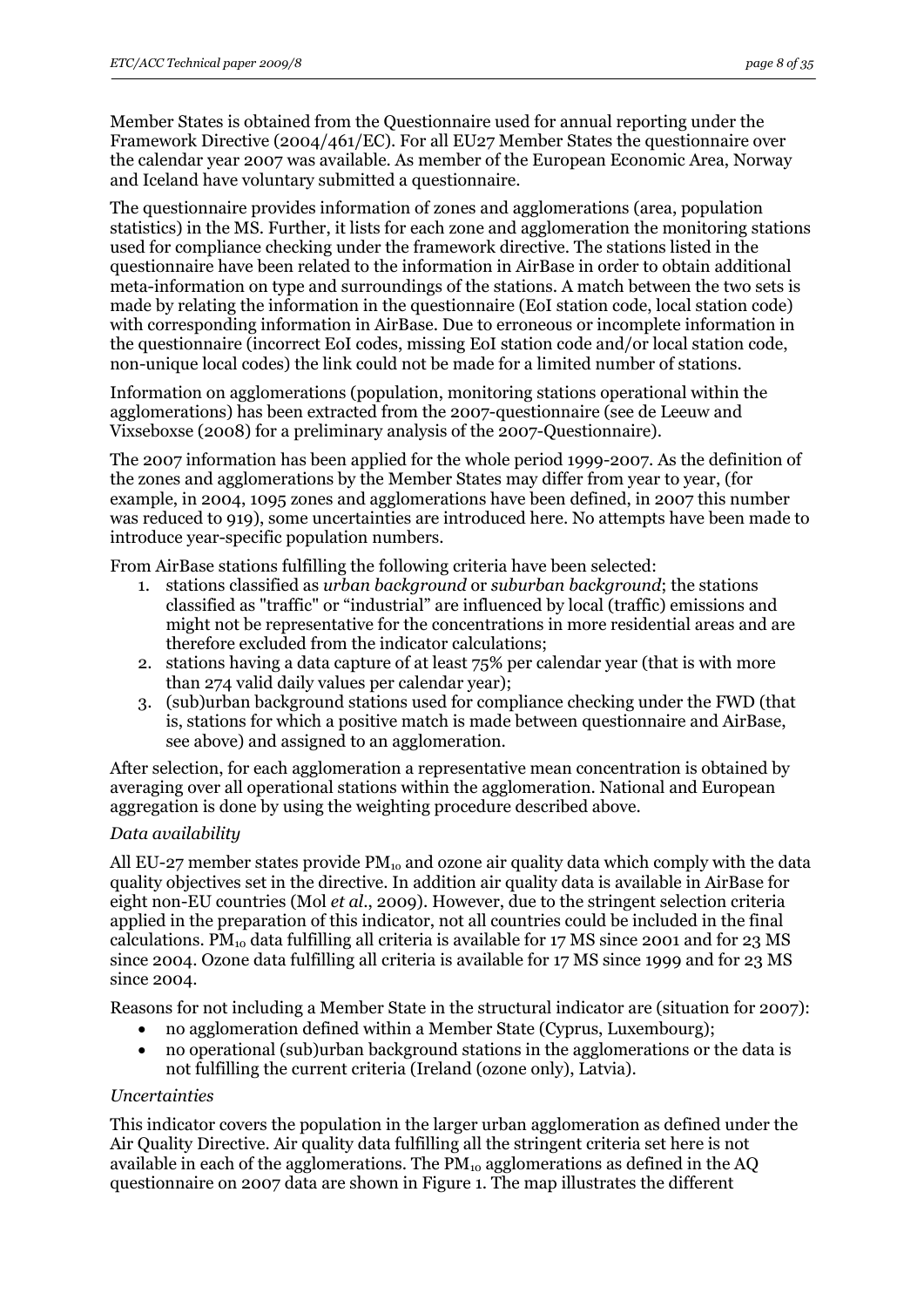approaches chosen by the Member States in designating the agglomerations. It further suggest an incorrect qualification of zones in Bulgaria and parts of Italy. In most of the zones (sub)urban background station are operational.



Particulate Matter (PM10)

Designated agglomerations (2007) with or without urban background PM10 monitoring data



*Figure 1. Designated agglomerations for PM10 (reference year 2007) with and without having one or more operational (sub)urban background monitoring stations. Note that four Italian regions (Abruzzom Basilicata, Lombardia, Veneto) could not be shown due to missing GIS information. In these regions 5 agglomerations have been designated; three of them have operational (sub)urban background stations and are included in the calculations.* 

The fraction of the total population living in agglomerations (177 million, de Leeuw and Vixseboxse, 2008) for which ozone data is available is steadily increasing from 70% in 1999 to 91% in 2006. In 2007 the coverage is reduced to 77% mainly caused by a strongly reduced reporting by Spain. Also in the United Kingdom, Latvia and the Netherlands less data on agglomerations is available over 2007.  $PM_{10}$  data is available for a population fraction increasing from 54 % (2001) to 86% (2006) which is in 2007 reduced to 80%. In the year 1999 and 2000 for 27% and 34%, respectively  $PM_{10}$  data is available. The indicator values for these years should not be seen as representative.

The rural population and the population living in smaller town and villages is not included. As  $PM_{10}$  tends to be higher and ozone tends to be lower in urban areas, the  $PM_{10}$  level will be an overestimation and the ozone level an underestimation of the total population.

The uncertainty in the individual air quality measurements is assumed to be within the quality objectives set in the Daughter directives (for  $PM_{10}$ : 25%, for ozone: 15%). However, different methods are in use from the routine monitoring of  $PM_{10}$ . Some of these methods are very sensitive for measuring artefacts. The air quality directive states that when a nonreference method is applied, equivalence with the reference method has to be ensured, if necessary, by applying a correction procedure. However, it can not be excluded that incidentally the data obtained by a non-reference method has not been or is not properly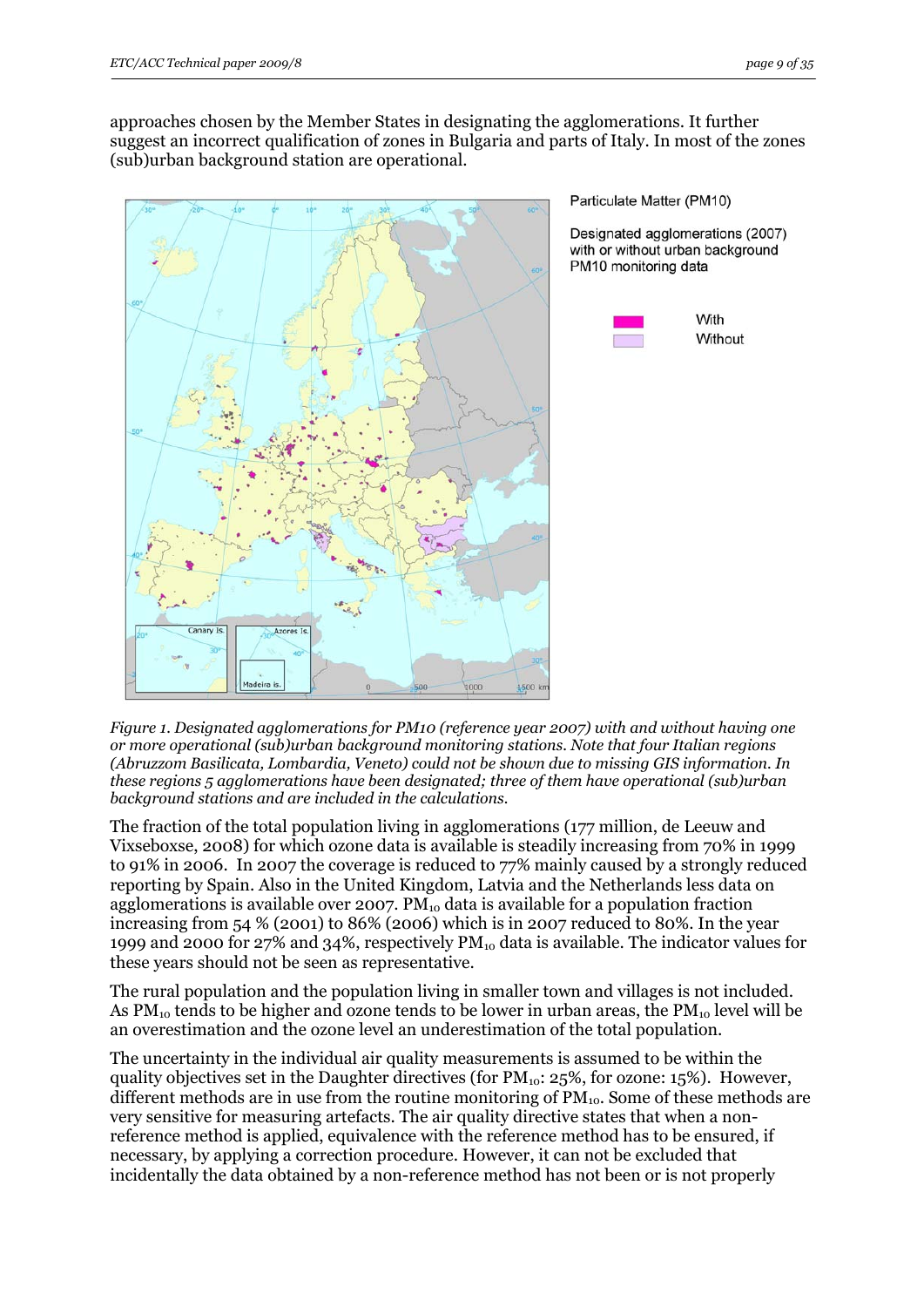corrected prior to submission to AirBase. This may lead to a systematic underestimation for the stations concerned, see Box 1.

For interpretation of the air quality data it is essential to have information on the direct surroundings of the station as local sources may influence the concentrations. Although guidance is provided on how to classify the stations, difference in the interpretation of the guidance within the countries can not be ruled out. This might introduce differences between countries.

#### *Comparability between countries*

There are no harmonized rules for the designation of agglomerations. The number, size and the fraction of the total population living in agglomerations differs widely from one country to the other (see Figure 1 and the reports on analysing the reporting questionnaire of the air quality directive, Vixseboxe and de Leeuw (2008) and references cited therein). This will affect the comparability between countries.

The different monitoring strategies the national monitoring station networks might affect the comparability across countries. The air quality directive prescribes the use of a reference measuring method which ensures the comparability across countries. Comparability is further enhanced by selecting only data from urban and suburban background stations.

#### *Comparability over time*

Up to the first half of the 90ties, the information in AirBase is relatively low and mainly restricted to the EU15 countries. After 1996/1997 the number of stations increases strongly and a reasonable to good coverage of the whole EU27 is realised for ozone in 1999. Systematic monitoring of  $PM_{10}$  started even later; the realisation of  $PM_{10}$  monitoring networks started in many countries around in 1998 and was more or less completed in 2001.

Air quality levels strongly depend on the meteorological conditions. Figure 1 gives the best available estimate for the potential exposure of the urban population to air pollution but a possible long-term change in concentration might be less visible due to the meteorological induced year-to-year fluctuations.

#### *Results*

Figure 2 shows the population weighted mean concentrations of  $PM_{10}$  and ozone in urban agglomerations, averaged over the EU27 Member States. Over the years the  $PM_{10}$ concentrations show variations between  $27-31 \mu g/m^3$ , that is, more than 50% above the WHO recommended guideline. Urban concentrations below the WHO-guideline are observed in 2007 in Norway, Sweden Finland, Estonia, and Ireland. Urban concentrations close to or above the current EU-limit value (40 μg/m3) are observed in agglomerations in Bulgaria and, Romania. Although the emissions of primary PM and of the precursors are declining, the concentration data do not indicate any upward or downward tendency.

In the period 1999-2007 the ozone SOMO35 values vary between 3000 and 6000 (μg/m3).day. The strong increase in ozone levels in 2003 has to be accounted to the weather condition: 2003 was a year favouring ozone production in the most parts of Europe (EEA, 2003). Ozone precursor emissions are steadily decreasing over the years. This is, however, not reflected in the ozone level: the population weighted mean does not show a clear increasing or decreasing tendency.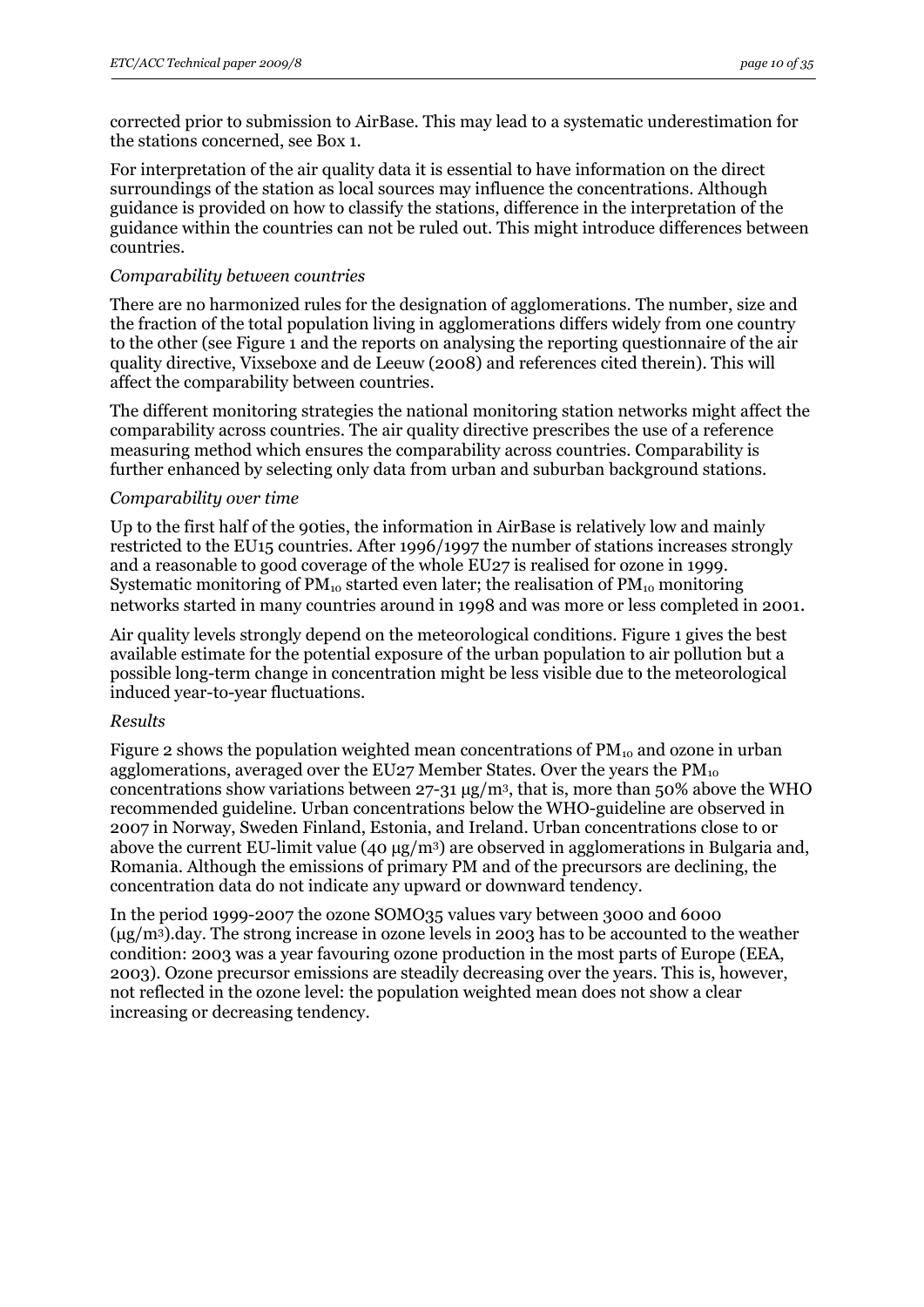

**URBAN AIR QUALITY**

*Figure 2. Population weighted concentrations of PM<sub>10</sub> and ozone in urban agglomerations in EU27.* 

In Figure 2 the temporal variation of the spatial averaged indicators is shown. Not depicted in this graph is the spatial variation in indicator values over the EU27 area. This information is given in tabulated form (see the data sheets<sup>4</sup> at the Eurostat web site) but could also been included in the summarizing figure. In Figure 3 the range of 10- and 90 percentile values are given; 80% of the urban population is exposed to concentration within this range. Although slightly more complex, Figure 2 provides the reader in one glance a temporal and spatial summary of the indicator. Compared to Figure 3 the advantage of Figure 2 is a more simple structure of the figure and the combination of both pollutants in one figure.



*Figure 3. Alternative presentation of the structural indicator showing the spatial variability.*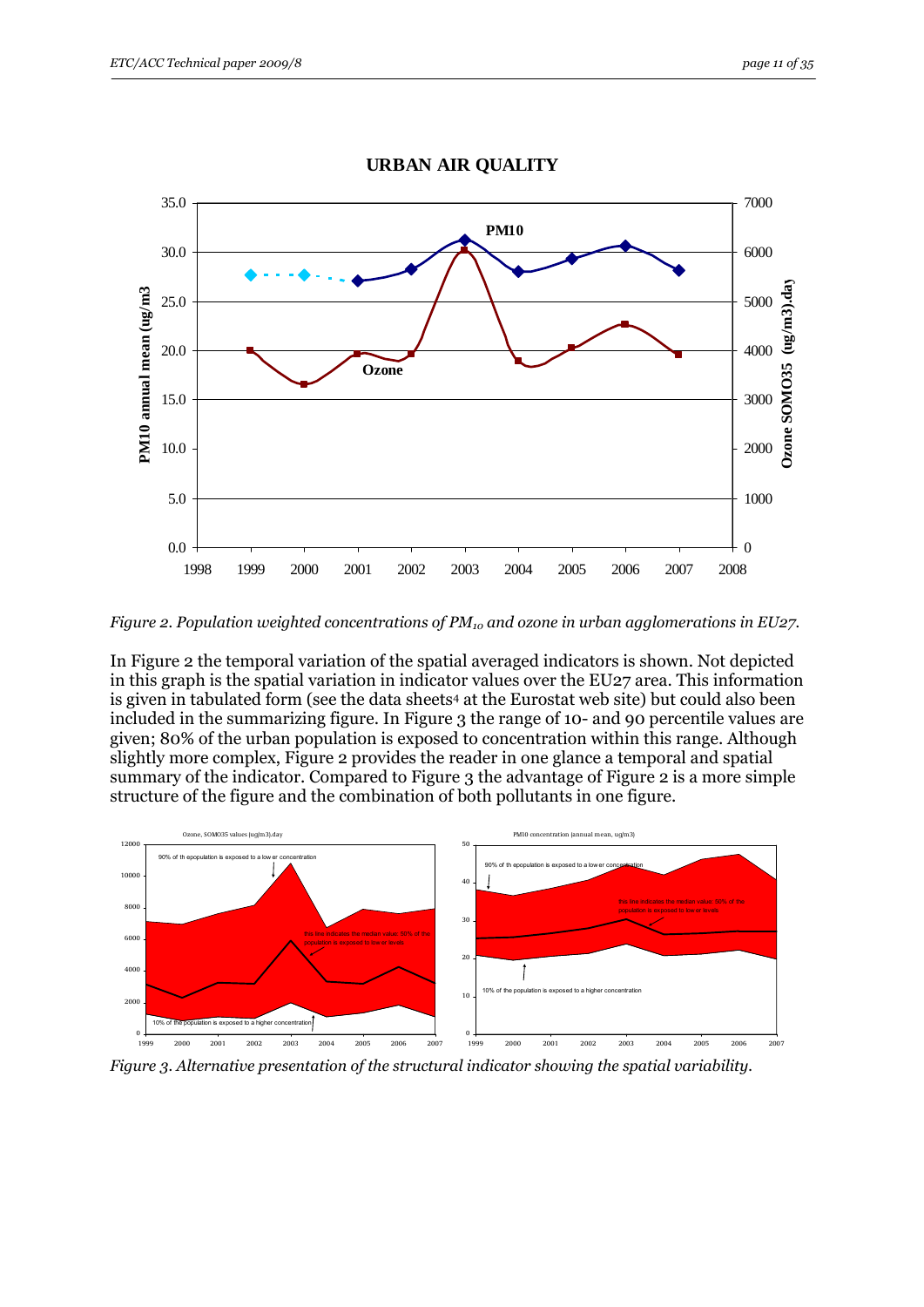Box 1. Uncertainties caused by using non-reference methods for  $PM_{10}$ 

PM mass is measured with different methods and instrument across Europe. The prevailing methods are:

- Gravimetry (sampling on filters with subsequent filter weighing in the laboratory), according to, or similar to, the CEN reference method.
- Automatic instruments using the beta ray absorption method (referred to as BAM method)
- Automatic instruments using the tapered element oscillating method (referred to as the TEOM method).

All methods require that acceptable QA/QC procedures are applied by the operating institution to provide quality data according to the requirements to accuracy set in the first Daughter Directive (EC, 1999). It is also established that the automatic instrumental methods need to be compared with the reference sampling method in order to provide comparable results, and that in most areas in Europe, results from the automatic methods need to be corrected.

Most countries have been or are investigating the correction factors (CF) to use for their PM mass measurements, according to the CEN 12341 standard methodology. Full information on the respective CFs used in different countries has not yet penetrated into AirBase, although many countries have already reported corrected concentration values to the database. Overviews of the CFs in AirBase are summarised in ETC/ACC Technical papers (see Buijsman and de Leeuw, 2004) and de Leeuw, 2005) and vary largely between 1.0 and 1.3. Many countries have station-specific CFs. The TEOM CFs are typically somewhat higher than the BAM. These differences in monitoring methods will hamper the comparability of the data between countries and are introduce an additional source of uncertainty.

In comparison to its neighbouring countries the concentration in France are relatively low in the PM10 concentration map given in Figure B.1 (Horalek *et al*., 2007). It can not be excluded that these low levels to the fact that these data are not corrected despite they were obtained by non-reference measuring configurations (85% TEOM, 15% BAM ) (de Leeuw, 2005). In their analysis of the France network, Aymoz *et al*. (2007) reported on the problems in demonstrating the equivalence of the French monitoring data with the reference method. In course of 2006 a nation-wide system to correct the non-reference has been introduced. The first results over 2007 have been reported (MEEDDAT, 2008). Although the correction procedure uses time and place dependent factors, national annual averaged correction have been deduced by comparing the corrected and uncorrected data for 2007. In a sensitivity run we tested how this new French correction method might effects the current findings. The averaged 2007 correction factors are assumed to be representative for 2005 as well; after correcting the French  $PM_{10}$  data, the mapping procedure and health impact assessment were repeated. This newly created map in shown right in the Figure; the increased concentrations in France are clearly visible. The population weighted average concentration increases from 19.1 to 24.8 μg.m<sup>-3</sup>; this increase is in agreement with the 6.5 and 7 μg.m<sup>-3</sup> increase seen at urban and traffic sites after correction of the 2007 data (MEEDDAT, 2008).

By October 2008 France has for the first time submitted corrected  $PM_{10}$  data (reference year 2007) under the EoI. So far, corrected data for the previous years has not been delivered. This will introduces artefacts when analysing possible trends in  $PM_{10}$  concentrations, see Figures B.2 and B-3.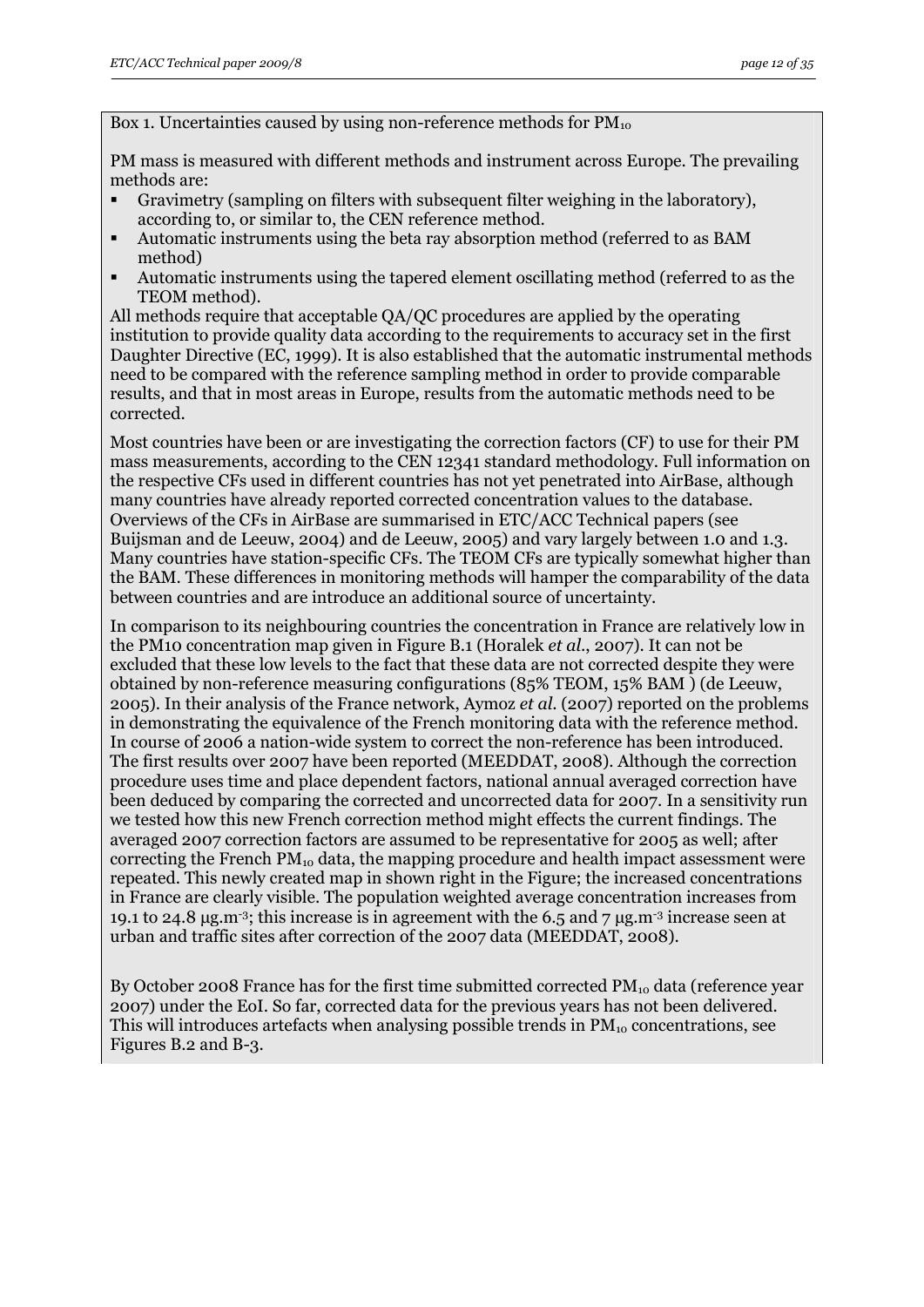

*Figure B.1. Combined rural and urban concentration map of PM10 – annual average, year 2005 (left) based on PM10 measurements data as reported to AirBase. Spatial interpolated concentration field and the measured values in the measuring points. Units: µg.m-3. The same PM10 annual mean map (right) after correcting of the French stations using correction factors deduced from MEEDDAT (2008).* 



*Figure B.2. Recent trend in PM10 stations in France and neighbouring countries (all available stations). While in the neighbouring countries the PM10 levels tends to be lower in 2007 compared to 2006, the French data shows a strong increase in concentration. This increased must be ascribed to the newly introduced correction for non-reference methods (MEEDDAT, 2008).* 



*Figure B.3. Ratio of PM<sub>10</sub> concentrations in 2007 and 2006 (all available stations) per country. While in whole Europe the ratio is less than one, the French data shows an opposite behaviour with an increase of about 25%. The lower levels in 2007 compared to 2006 rather indicate better dispersion and removal conditions in 2007 than a strong decrease in emissions.* 

The annual averaged correction factor has been applied to all French data over the period 2001-2006. As the  $PM_{10}$  Structural Indicator is only presented at a EU27 aggregated level, the sensitivity for this correction is relatively small: after correction the  $PM_{10}$ -SI is about 4-6%. The sensitivity of the SI averaged over the French agglomeration is of course much large over the period 2001-2006 the population weighted mean increases with 34% after correction. After correction the 2007-value is in line with the previous years.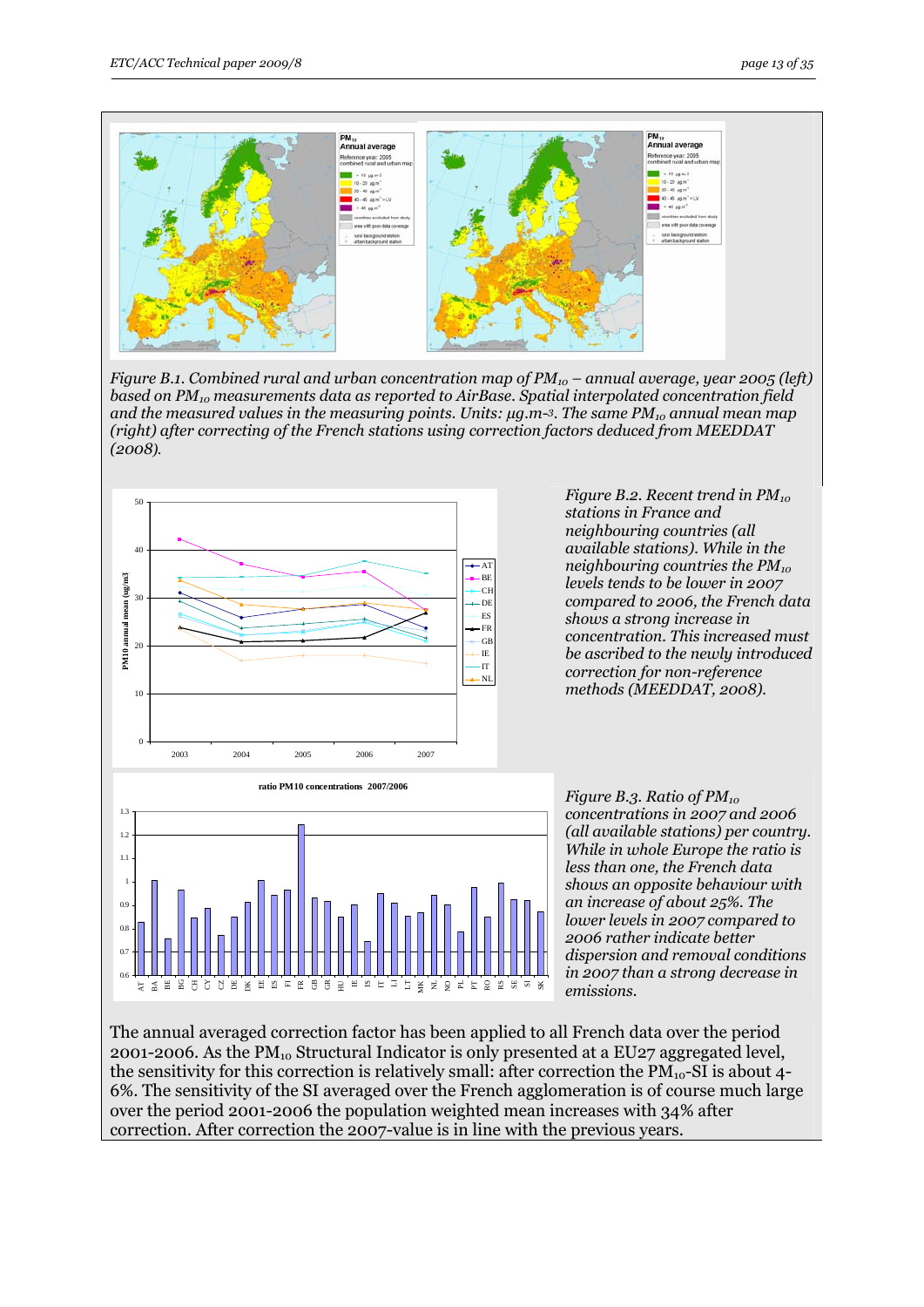<span id="page-13-0"></span>

*Figure B.4. Structural Indicator: population weighted PM10 concentrations before and after a first order correction of the French data (period 2001-2006) for non-equivalence monitors.* 

### **2.2. Core Set of Indicators**

#### *Objectives*

The urban air quality indicator (labelled CSI04) shows the fraction of the urban population that is potentially exposed to ambient air concentrations of pollutants in excess of the EU limit value set for the protection of human health.

#### *Definition*

The indicator shows the fraction of the urban population that is potentially exposed to ambient air concentrations of pollutants in excess of the EU limit value set for the protection of human health.

In the Air Quality Directive 2008/50/EC health related limit or target values have been set for a number of pollutants. For  $SO_2$ ,  $NO_2$ ,  $PM_{10}$  and  $PM_{2.5}$  more than one limit/target value has been set for different time scales. Evaluation of recent measurements (e.g in Mol *et al*., 2009) indicates that the limit values set for one pollutant are in general not equivalent when two limit values have been. The most stringent limit values have been included in the core set indicator, that is, for:

- Sulphur dioxide  $(SO_2)$ : the daily limit value (not more than 3 days/year);
- Nitrogen dioxide  $(NO<sub>2</sub>)$ : the annual limit value;
- Particulate matter  $(PM_{10})$ : the daily limit value;
- Ozone  $(O_3)$ : the target value.

Note that monitoring data for PM2.5 is still not widely available over Europe (Mol *et al*., 2009) and therefore it is not yet possible to include a  $PM_{2.5}$  indicator. Following the air quality directive  $PM_{2.5}$  networks representative for the population exposure in urban areas with more than a 100 000 inhabitants have to be operational on 1 January 2009 the latest.

#### *Data collection.*

As is the case for the Structural Indicators all air quality data needed to calculate the indicators is extracted from AirBase (see above).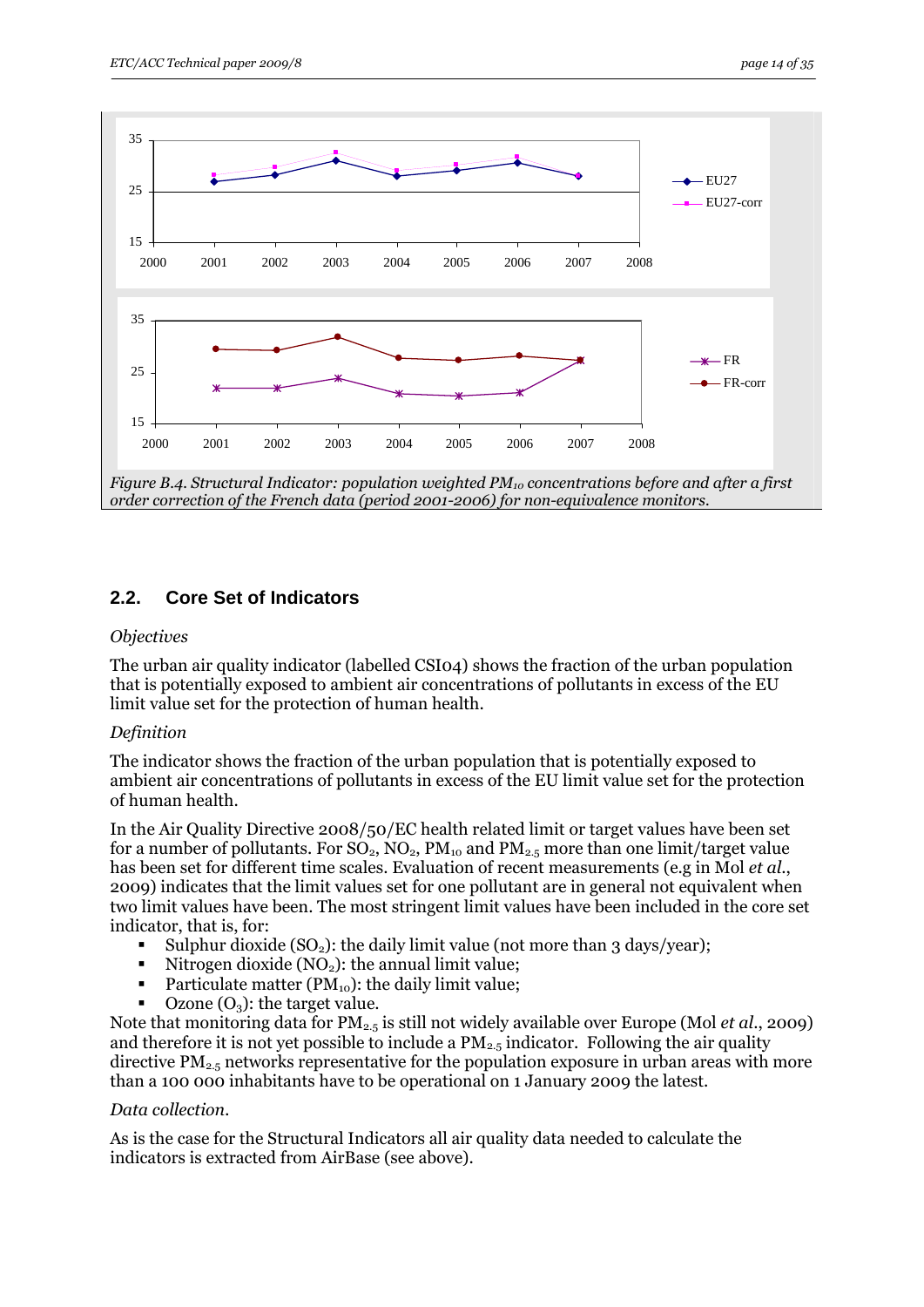<span id="page-14-0"></span>Information on cities and urban population is taken from the Urban Audit data set, see the description given below.

#### *Compilation of European aggregates*

The urban indicator CSI04 is not presented at the national level but only at the European level<sup>6</sup>.

Similar to the procedure under the SI, from AirBase (sub)urban background stations having an annual data capture of at least 75% have been selected. A connectivity table between AirBase station and the Urban Audit core cities is made by overlaying maps of the city boundaries and AirBase stations.

After selection, for each city a representative mean concentration is obtained by averaging over all operational stations within the city. European aggregation is done by assigning the population in each city to one of the four exposure classes (see Figure 5).

#### *Data availability*

Within the Urban Audit project no cities have been defined in the Balkan countries (Albania, Bosnia-Herzegovina, FYR of Macedonia, Montenegro, and Serbia) and in Iceland and Liechtenstein (see section 2.3 on a more detailed discussion on the Urban Audit). To improve the coverage of the CSI04 indicator, the larger cities in these countries for which (sub)urban background stations are available in AirBase have been added. Information on city population has been taken from national statistical bureaus or from [http://www.citypopulation.de/Europe.html.](http://www.citypopulation.de/Europe.html) Note that the web-based presentation<sup>6</sup> of CSI04 is limited to the EEA32 member countries.

In the aggregation step the number of countries for which data is available depends on the year and on the component. Limiting the discussion to EEA32 member countries, for all four pollutants data at the national level is missing for Cyprus, Lichtenstein, Luxembourg and Turkey either because there is no air quality data is available in AirBase or there is no AQ data for (sub)urban background stations in the selected UA cities.

The extended UA city database covers 595 cities with a total population of 183 million in the EEA32 member countries. Excluding Turkey for which so far did not submit any air quality data to AirBase, reduces these numbers to 569 cities and a population of 157.7 million. The coverage of the indicator varies over the years (see Figure 5 below) with increasing coverage up to 2006 and a decrease in 2007. In 2006 the indicator covers 63-69% of the theoretical maximum.

#### *Uncertainties*

The uncertainty related to the air quality measurements and related to the station classification has been discussed above.

The population numbers have been provided by the Urban Audit and are (for most cities) representative for 2004. In the CSI04 application the 2004 data has been used throughout the full period. Scattered information on population numbers for other years is available from the Urban Audit. For a sensitivity test the population for each year in the period 1999- 2007 has been estimated by exponential inter- or extrapolation for those cities for which at least for two years data is present. When data for only one year is available, the national urban growth rate data (UN, 2006) is used to estimate year specific population numbers. The total population of the cities included in CSI04 increases with 3.4% from 117.8 M in 1997 to 121.9 M in 2007. As results for CSI04 are only presented at an EEA32 aggregated level, the results are hardly different when a fixed (2004) population is chosen or when actual population numbers are used.

<sup>1</sup> <sup>6</sup> See: http://themes.eea.europa.eu/IMS/ISpecs/ISpecification20080701123452/IAssessment1219309276318/view\_content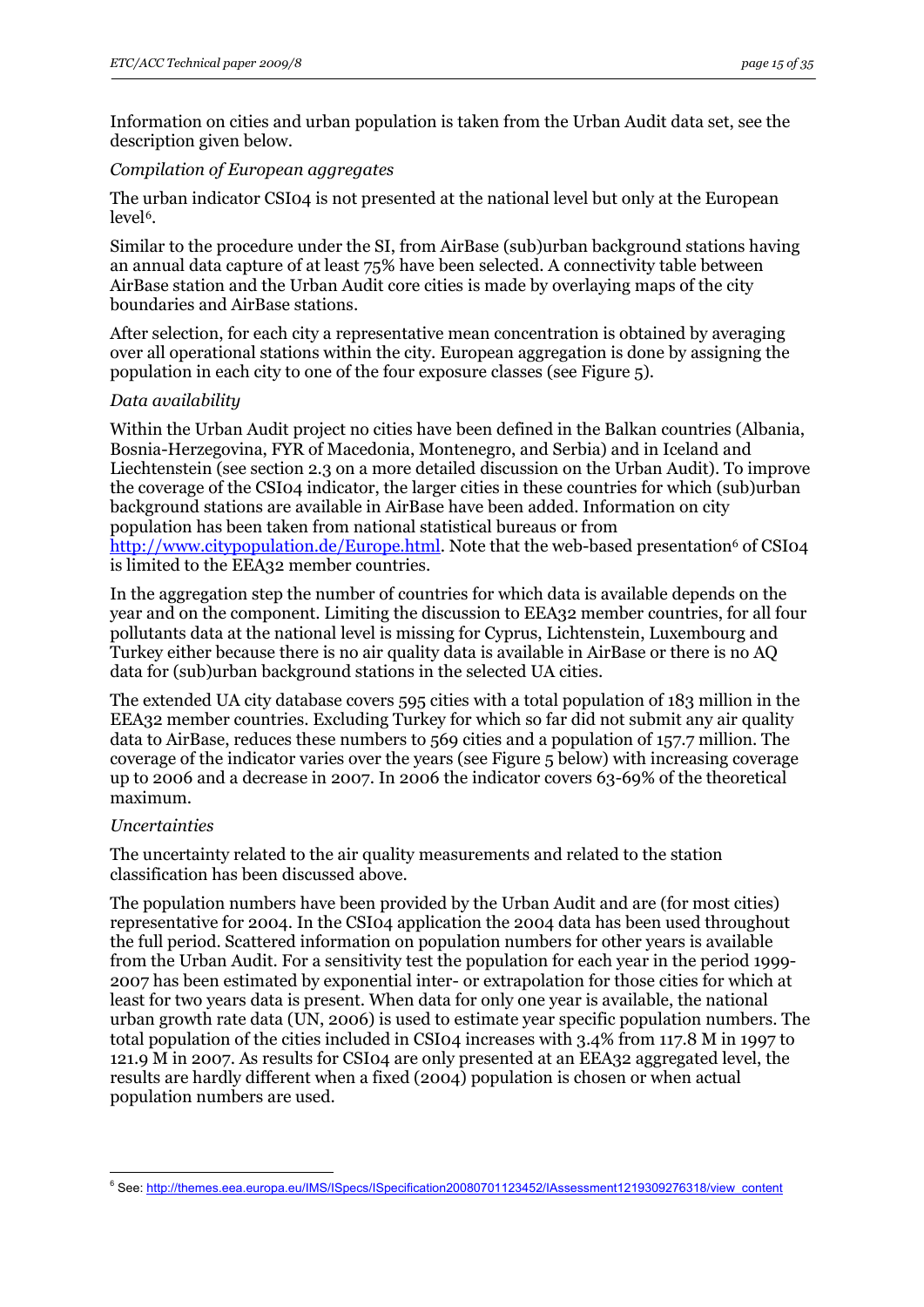#### *Comparability between countries*

As results are presented at a European level comparability between countries is not an issue for CSI04.

#### *Comparability over time*

Criteria concern the minimal coverage in terms of member countries or in terms of covered population has not been defined. If one selects an arbitrary criterion of a coverage of at least 33% of the total UA population, the 1997-data for ozone and the  $PM_{10}$  data for 1997-2000 has to be disregarded.

#### *Results*

In EEA32 member countries during the period 1997-2007 (Figure 4):

- 20-50% of the urban population was potentially exposed to  $PM_{10}$  concentrations in excess of the EU limit value set. The fraction varies strongly during the period.
- 15-41% of the urban population was potentially exposed to  $NO<sub>2</sub>$  concentrations above the EU limit value. There was a slight downwards trend in the beginning of the period but levels are almost invariant during the last four years.
- 15-60% of the urban population in Europe was exposed to ambient ozone concentrations exceeding the EU target value. 61% of the urban population exposed to ambient ozone concentrations over the target value was recorded in 2003, which was the record year. As in the case of  $PM_{10}$ , the fraction varies strongly during the period reflecting the importance of meteorological variations.
- the fraction of the urban population that is potentially exposed to ambient air concentrations of sulphur dioxide in excess of the EU limit value set decreased from 11% to less than 1%, and as such the EU limit value set is close to being met in urban background areas.

Figure 4 shows the distribution of the population over various exposure classes combined with information on the size of the covered population.



*Figure 4. Percentage of the urban population resident in selected urban areas where pollutant concentrations are higher than selected limit or target values, EEA32 member countries.*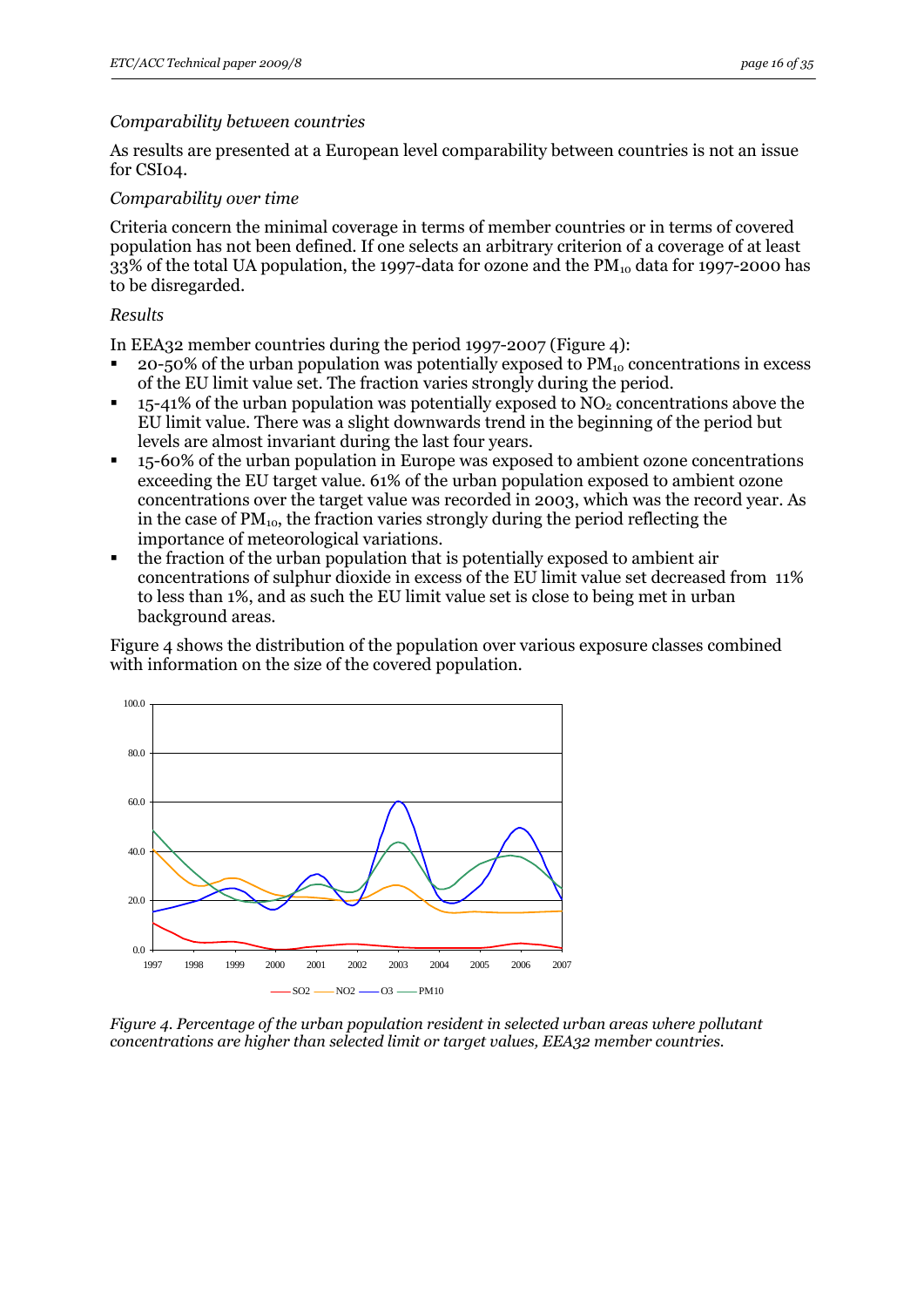



*Figure 5. Percentage of population resident in urban areas potentially exposed to PM<sub>10</sub> concentrations exceeding the daily limit value, ozone concentrations over the long-term objective for protection of human health, NO2 concentration levels exceeding the annual limit value and SO2 concentration levels exceeding the daily limit value, EEA32 member countries.* 



*Figure 6. Alternative presentation of the SO<sub>2</sub> indicator, see text.* 

The  $SO_2$  indicator is not very informative; Figure 4 shows a flat line just above zero, Figure 5 shows that during the last decade in almost all agglomeration the daily mean  $SO<sub>2</sub>$ concentration does not exceed the limit value of  $125 \mu g/m^3$ . The fact that  $SO_2$  concentrations are still declining (Mol *et al.*, 2009) is seen. When for  $SO_2$  not the number of days but the 4<sup>th</sup> highest daily mean is given (there is compliance when the 4<sup>th</sup> highest value is below the limit value of 125 μg/m3), the figure shows the information on both aspects: no exceedance and still decreasing concentrations (see Figure 6). To be consistent a figure on the  $4<sup>th</sup>$  highest value for  $SO_2$  should be combined with corresponding figures for ozone (26<sup>th</sup> highest value) and  $PM_{10}$  (36<sup>th</sup> highest daily mean). Such a change will not influence Figure 4 nor the size of the red bars (the fraction exposed to level above the LV/TV) as shown in Figure 5.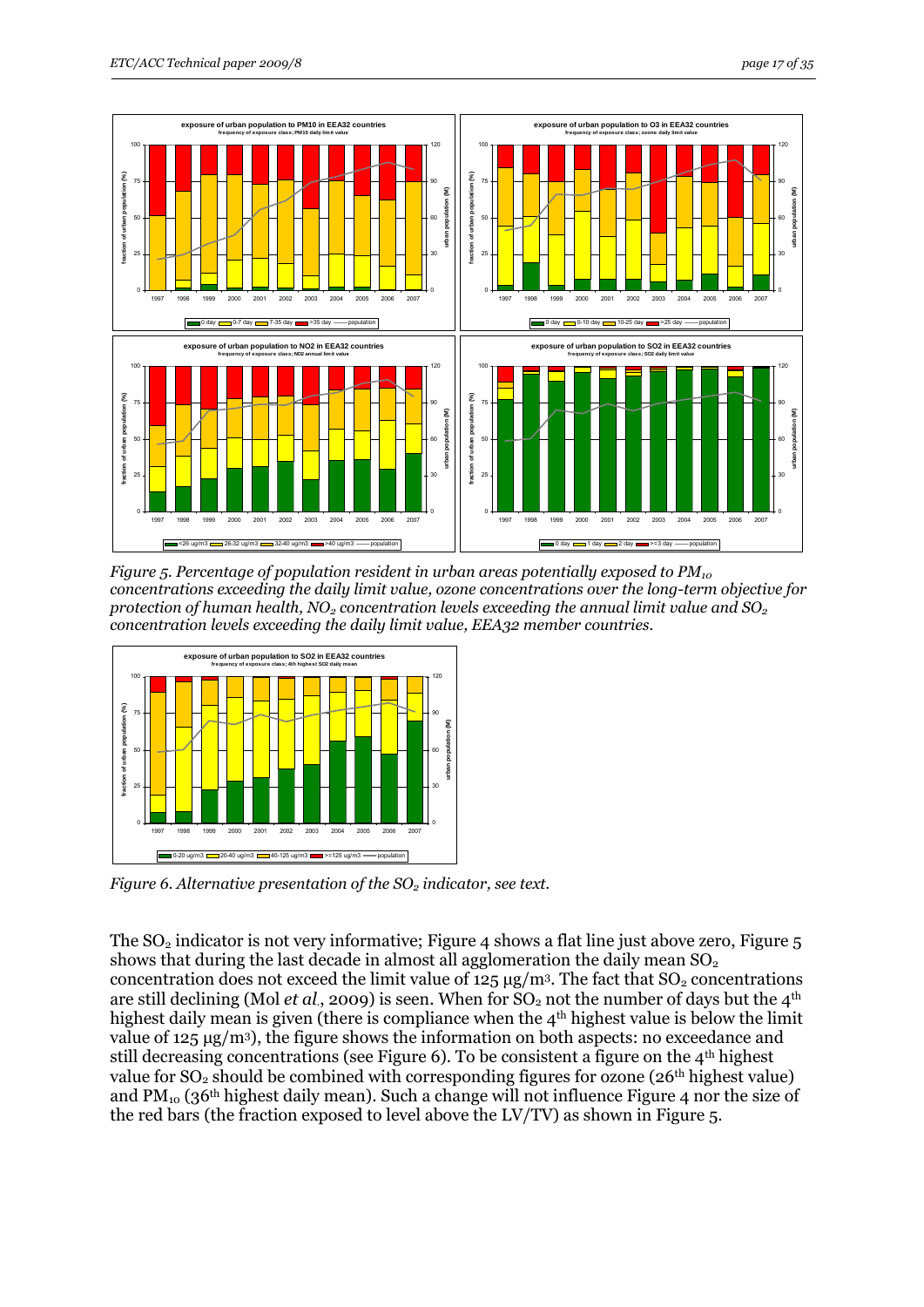## <span id="page-17-0"></span>**2.3. Urban Audit**

#### *Introduction*

The [Urban Audit](http://www.urbanaudit.org/) [\(http://www.urbanaudit.org/\)](http://www.urbanaudit.org/) aims at a balanced and representative sample of cities in Europe. To obtain such a selection, a few simple rules are applied:

- 1. Approximately 20% of the national population should be covered by the Urban Audit.
- 2. All capital cities were included.
- 3. Where possible, regional capitals were included.
- 4. Both large (more than 250 000 inhabitants) and medium-sized cities (minimum 50 000 and maximum 250 000 inhabitants) were included.
- 5. The selected cities should be geographically dispersed within each Member State.

The selection of cities was prepared in close collaboration between the Directorate-General for Regional Policy, Eurostat and the national statistical institutes. To ensure that large and medium-sized cities are equally represented in the Urban Audit, in some of the larger Member States not all large cities could be included. Figure 6 shows the final set of cities used in this study.

The Urban Audit works with three different spatial levels: the city, the larger urban zone (LUZ) and the sub-city district (SCD). Here as well as for CSI04 only the city level is considered, which is the most important level. To ensure that this level is directly relevant to policy makers and politicians, political boundaries were used to define the city level. In many countries these boundaries are clearly established and well-known. As a result, for most cities the boundary used in the Urban Audit corresponds to the general perception of that city. Due to the highly diverse nature of political boundaries in the European Union, for some cities the political boundary does not correspond to the general perception of that city. In a few cities, Dublin for example, the political boundary of the city is narrower than the general perception of that city.

#### *Objective & definitions*

Objective of the Urban Audit indicators is to provide information on the air quality at the city level in relation to the limit and target values as defined in the Air Quality Directive. Currently the following UA-indicators have been defined:

- Indicator EN2002V[7](#page-17-0): The number of days when the maximum daily 8-h mean concentration of ozone exceeds 120  $\mu$ g/m<sup>3</sup>. This agrees with the long-term objective set for the protection of human health. As target value, to be met in 2010, the number of exceedance days may not be greater than 25 days per year.
- Indicator EN2003V<sup>8</sup>: The number of hours when the hourly NO<sub>2</sub> concentration exceeds the limit value of 200 μg/m3.
- Indicator EN2005V: The number of days when the daily averaged  $PM_{10}$  concentration sexceeds 50 μg/m3.
- Indicator EN2026V: Annual average concentration of NO<sub>2</sub>.
- Indicator EN2027V: annual average concentration of  $PM_{10}$ .

<sup>1</sup> 7 Indicator code as used by Urban Audit is given as reference.

 $8$  In the Urban Audit this indicator has been defined as the number of days when the hourly averaged concentration of NO2 exceeds at least once the limit value of 200  $\mu$ g/m<sup>3</sup>. Here we have adopted this definition to bring it in line with the requirements of the Air Quality Directive.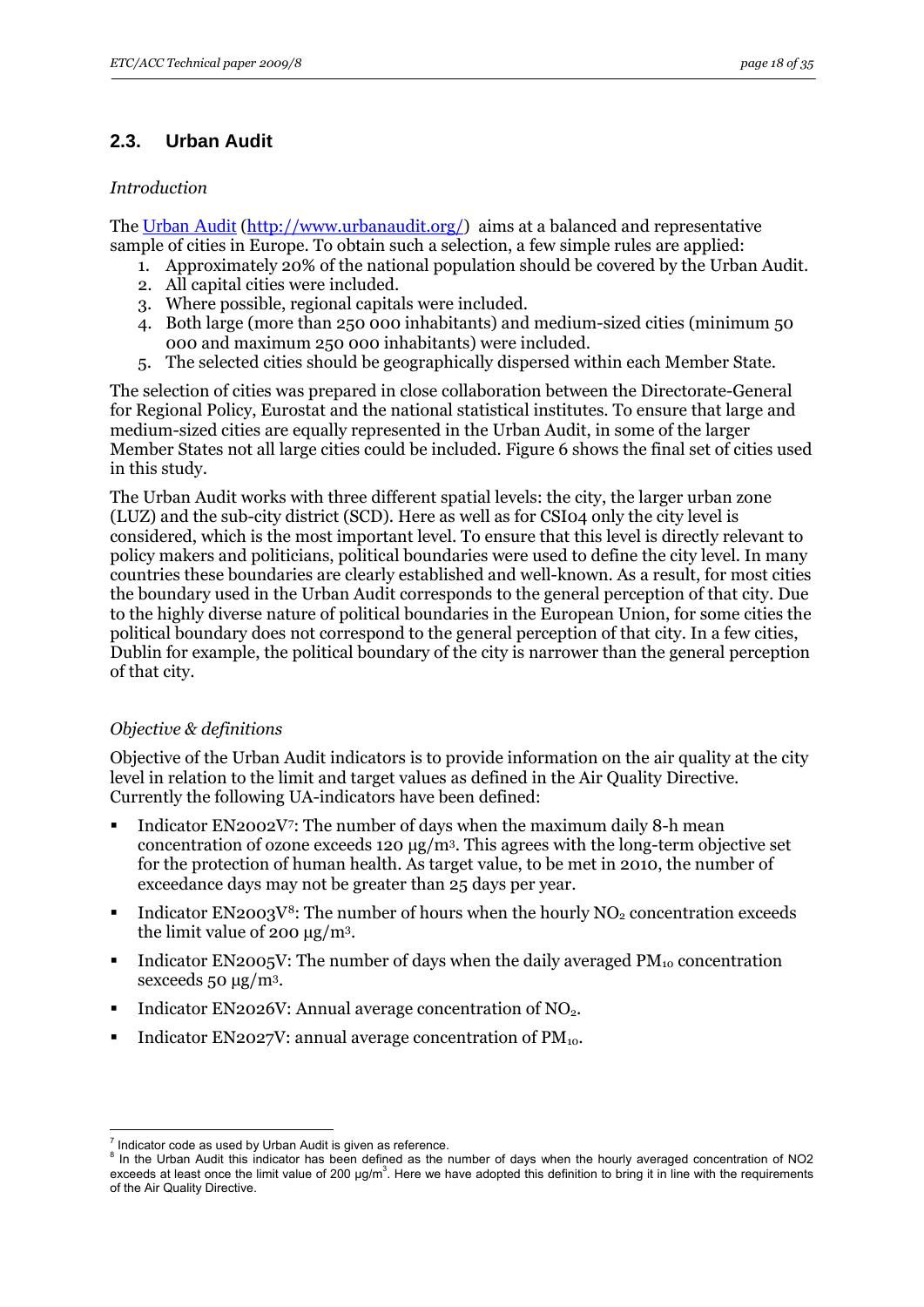

*Figure 6: (a) Cities participating in the Urban Audit; cities having operational (sub)urban*  background stations for  $\overline{NO}_2$  (b), ozone (c) and PM<sub>10</sub> (d).

In addition to these indicators related to compliance with the air quality limit or target values, an exposure indicator has been defined:

Indicator EN2037V: Ozone SOMO35 value.

#### *Data collection*

The information in AirBase covers the data needs for the listed air quality indicators. No additional data is needed.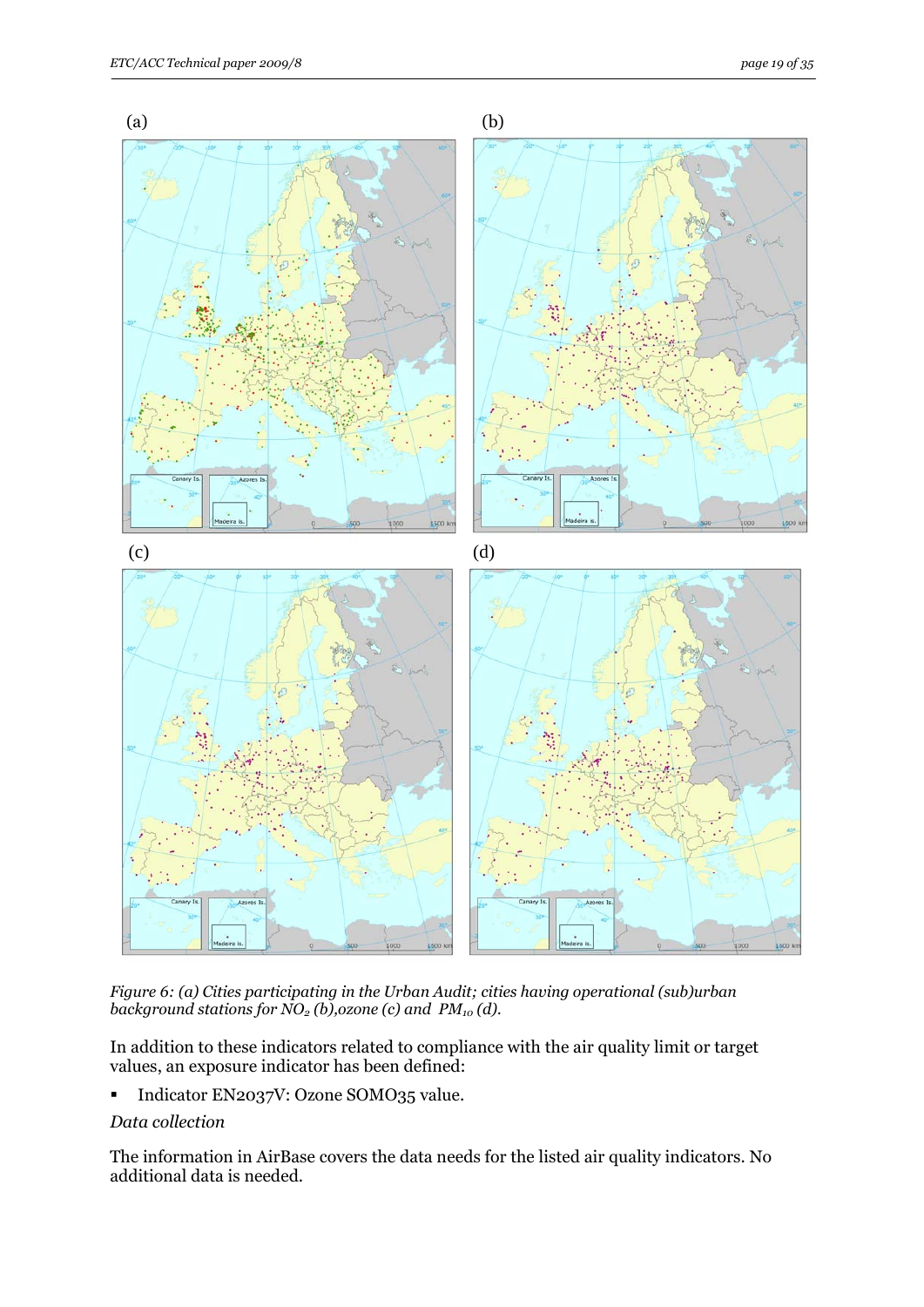#### *Compilation of city aggregates.*

Similar to the procedure under the SI and CSI04, from AirBase (sub)urban background stations having an annual data capture of at least 75% have been selected. A connectivity table between AirBase station and the Urban Audit core cities is made by overlaying maps of the city boundaries and AirBase stations.

After selection, for each city a representative mean concentration is obtained by averaging over all operational stations within the city. The Urban Audit indicators are presented at the city level only; aggregates at the national or European level are not presented.

#### *Data availability*

For a number of cities no air quality data at (sub)urban background station is available in AirBase. In Figure 6 the cities available from AirBase have been indicated.

#### *Uncertainties, Comparability between cities, Comparability over time*

The uncertainty related to the air quality measurements and related to the station classification has been discussed above. Whereas in the SI and CSI04 indicators (random) errors may partly cancelled out when aggregating the results at national or European level, this is nit the case for the Urban Audit. Comparability between cities will be hampered by different approaches in station classification, network design etc. Changes over times might be influenced by changes in the number of operational stations or by relocation of stations. From Figure 6 it is clear that not in all cities within Urban Audit all pollutants are measured.

#### *Results*

Some results have been given in Table 1 and Figure 7. Table 1 gives the 30 most polluted cities for each of the six indicators for the reference year 2007. No attempt has been made to give an overall ranking of the cities as not all six indicators are available for all of the cities. Figure 7 shows examples of changes over time of the six indicators in selected cities. In selecting the cities pragmatic criteria have been used: (*i*) cities should preferably be listed in the top-30 of most polluted cities, (*ii*) they should have data for 10 or 11 years in the period 1997-2007 and (*iii*) the cities should be located in different countries. The selected cities will therefore not be representative for the full set but some observations can be made:

- In the ozone data the peak in 2003 illustrates the impact of the extreme heat waves during summer 2003. Over the eleven years there seems not to be a clear trend. In SOMO35. In all three cities the number of exceedance days is above the target value of 25 days; in Freiburg there is a tendency of decreasing but in Ljubljana of increasing numbers.
- The annual  $NO<sub>2</sub>$  concentration shows a very slow decrease; current concentrations are around the limit value of 40 μg/m3; the number of exceedance hours of the short term limit value has been decrease and is now below the allowable 18 hours per year.
- The annual PM10 concentrations in Rotterdam show a very small decrease, in Ostrava tend to increase until 2003 when a decrease started and concentrations are now back to the levels at the end of the 20<sup>th</sup> century. In Krakow annual averages are increasing. A similar behaviour is seen in the graph of number of the exceedance days.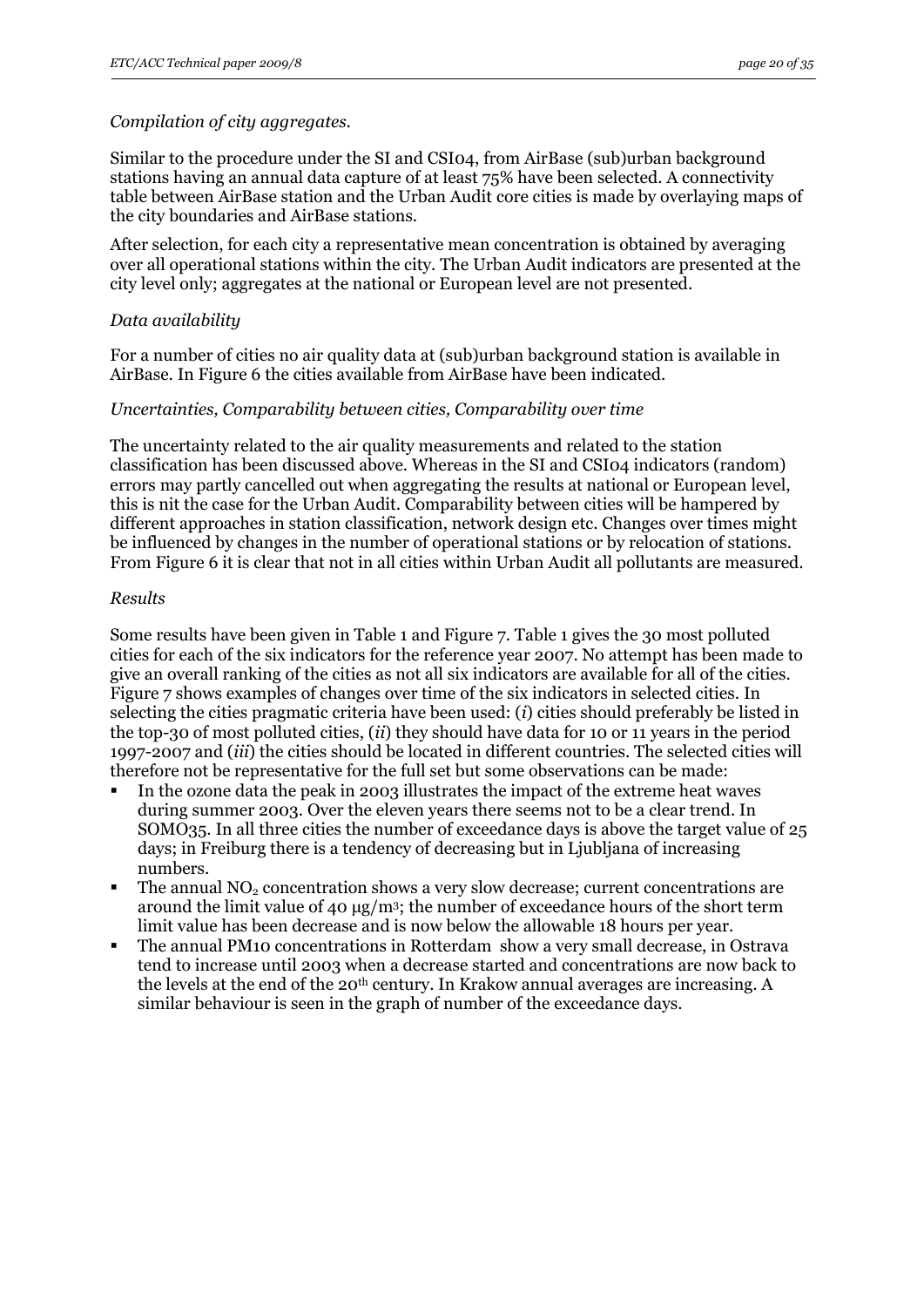*Table 1. The 30 most polluted cities for each of the six indicators. From left to right, top to bottom the following indicators are presented: ozone, SOMO35 in (μg/m3).day; ozone, number of exceedance days of a maximum daily 8-h ozone mean of 120 μg/m3; NO2 annual mean concentration in μg/m3; NO<sub>2</sub>, number of exceedance hours of the hourly NO<sub>2</sub> limit value of 200 μg/m<sub>3</sub>; PM<sub>10</sub> annual mean; PM<sub>10</sub>: number of exceedance days of the daily*  $PM_{10}$  *limit value of 50*  $\mu$ *g/m<sup>3</sup>.* 

| cc             | City               | <b>SOMO35</b> | cc        | City               | O3-days | cc        | City              | $NO2$ year |
|----------------|--------------------|---------------|-----------|--------------------|---------|-----------|-------------------|------------|
| IT             | Novara             | 11082         | IT        | Novara             | 100     | IT        | Napoli            | 67.6       |
| R <sub>O</sub> | Craiova            | 10604         | IT        | Bergamo            | 88      | IT        | Modena            | 55.9       |
| ΙT             | Reggio nell Emilia | 9828          | <b>RO</b> | Craiova            | 88      | IT        | <b>Brescia</b>    | 54.0       |
| <b>BG</b>      | <b>Burgas</b>      | 9659          | IT        | Reggio nell Emilia | 82      | IT        | Roma              | 53.9       |
| GR             | Athina             | 9407          | <b>BG</b> | <b>Burgas</b>      | 80      | IT        | Padova            | 52.5       |
| IT             | Bergamo            | 9163          | IT        | <b>Brescia</b>     | 78      | IT        | Torino            | 48.9       |
| IT             | Torino             | 8775          | IT        | Torino             | 71      | IT        | Trento            | 48.5       |
| IT             | Padova             | 8513          | IT        | Padova             | 70      | IT        | Milano            | 44.6       |
| IT             | Bologna            | 8419          | IT        | Milano             | 61      | GB        | Manchester        | 44.5       |
| IT             | <b>Brescia</b>     | 8271          | GR        | Athina             | 59      | <b>GB</b> | London            | 42.5       |
| IT             | Livorno            | 8188          | IT        | Bologna            | 58      | PT        | Matosinhos        | 42.4       |
| MT             | Valletta           | 8156          | HU        | <b>Budapest</b>    | 54      | IT        | Firenze           | 40.8       |
| IT             | Palermo            | 7904          | IT        | Cremona            | 53      | <b>FR</b> | Toulon            | 39.7       |
| IT             | Pescara            | 7886          | AT        | Graz               | 49      | IT        | Verona            | 39.4       |
| IT             | Trieste            | 7731          | IT        | Modena             | 48      | GB        | Glasgow           | 39.3       |
| <b>FR</b>      | Toulon             | 7684          | IT        | Livorno            | 47      | IT        | Cremona           | 39.0       |
| HU             | <b>Budapest</b>    | 7671          | IT        | Trieste            | 45      | <b>FR</b> | Marseille         | 38.8       |
| PT             | Faro               | 7480          | IT        | Firenze            | 45      | IT        | Novara            | 38.6       |
| <b>FR</b>      | <b>Nice</b>        | 7185          | IT        | Trento             | 45      | DE        | Frankfurt am Main | 38.5       |
| IT             | Cremona            | 7153          | SI        | Ljubljana          | 43      | IT        | Vicenza           | 37.8       |
| IT             | Napoli             | 7150          | <b>FR</b> | Toulon             | 42      | <b>GB</b> | Leeds             | 37.3       |
| <b>FR</b>      | Ajaccio            | 7140          | AT        | Wien               | 39      | <b>FR</b> | Lyon              | 37.2       |
| ΙT             | Milano             | 7111          | CZ        | <b>Brno</b>        | 39      | <b>NL</b> | Rotterdam         | 37.2       |
| AT             | Graz               | 7037          | <b>SK</b> | Žilina             | 39      | IT        | Ravenna           | 36.9       |
|                | Vila Nova de       |               |           |                    |         |           |                   |            |
| PT             | Famalicão          | 6920          | IT        | Prato              | 38      | IT        | Trieste           | 36.8       |
| IT             | Ravenna            | 6857          | <b>FR</b> | Aix-en-Provence    | 38      | <b>FR</b> | Paris             | 36.5       |
| IT             | Modena             | 6630          | IT        | Pescara            | 37      | <b>RO</b> | Cluj-Napoca       | 35.6       |
| IT             | Firenze            | 6628          | IT        | Ravenna            | 37      | DE        | München           | 35.5       |
| SI             | Ljubljana          | 6514          | IT        | Venezia            | 36      | ES        | Pamplona/Iruña    | 34.8       |
| <b>FR</b>      | Aix-en-Provence    | 6476          | <b>FR</b> | Nice               | 35      | IT        | Venezia           | 34.6       |

| cc        | City                       | NO <sub>2</sub> hour | cc        | City                 | $PM_{10}$ yr | cc        | City              | $PM_{10}$ day |
|-----------|----------------------------|----------------------|-----------|----------------------|--------------|-----------|-------------------|---------------|
| <b>RS</b> | Beograd                    | 48                   | <b>BG</b> | Plovdiv              | 67.8         | <b>BG</b> | Plovdiv           | 204           |
| <b>RO</b> | <b>Bucuresti</b>           | 41                   | <b>BG</b> | Sofia                | 59.6         | <b>BG</b> | Sofia             | 154           |
| IT        | Roma                       | 17                   | PL        | Kraków               | 57.3         | <b>RO</b> | Timisoara         | 147           |
| IT        | <b>Brescia</b>             | 10                   | PL        | Rybnik               | 50.7         | <b>PL</b> | Kraków            | 140           |
| <b>BG</b> | Sofia                      | 9                    | <b>RO</b> | Timisoara            | 50.7         | ES        | Zaragoza          | 126           |
| ΙT        | Milano                     | 9                    | PL        | Nowy Sacz            | 50.2         | ES        | Torrejón de Ardoz | 125           |
| IT        | Modena                     | 6                    | PL        | <b>Bytom</b>         | 49.3         | IT        | Cremona           | 120           |
| IT        | Genova                     | 5                    | <b>RS</b> | Beograd              | 46.8         | <b>RS</b> | Beograd           | 114           |
| IT        | Torino                     | 4                    | ES        | Torrejón de Ardoz    | 46.5         | PL        | <b>B</b> ytom     | 111           |
| GB        | London                     | 4                    | ES        | Zaragoza             | 46.0         | IT        | Bergamo           | 110           |
| <b>RO</b> | Cluj-Napoca                | 3                    | PL        | Zabrze               | 45.7         | PL        | Zabrze            | 110           |
| FR.       | Paris                      | 3                    | <b>BG</b> | Stara Zagora         | 45.4         | <b>PL</b> | Rybnik            | 110           |
| <b>GR</b> | Athina                     | 3                    | IT        | Cremona              | 45.2         | <b>PL</b> | Nowy Sacz         | 108           |
| BG        | Plovdiv                    | 2                    | IT        | Bergamo              | 43.9         | ES        | Córdoba           | 101           |
| ΙT        | Bergamo                    | $\frac{2}{2}$        | <b>RO</b> | <b>Bucuresti</b>     | 43.7         | IT        | Venezia           | 100           |
| <b>NO</b> | Stavanger                  |                      | ES        | Jaén                 | 43.3         | <b>RO</b> | <b>Bucuresti</b>  | 100           |
| <b>SE</b> | Västerås                   | $\frac{2}{2}$        | ES        | Córdoba              | 43.2         | BG        | Stara Zagora      | 98            |
| GB        | Leicester                  |                      | IT        | Venezia              | 43.1         | <b>PL</b> | Dabrowa Górnicza  | 98            |
| <b>FR</b> | Toulon                     | $\frac{2}{2}$        | <b>RO</b> | lasi                 | 42.2         | <b>RO</b> | lasi              | 91            |
| IT        | Prato                      |                      | <b>RO</b> | Suceava              | 41.8         | <b>ES</b> | Jaén              | 87            |
| <b>FR</b> | Lens - Liévin              | $\overline{c}$       | PL        | Dabrowa Górnicza     | 41.4         | <b>RO</b> | Cluj-Napoca       | 85            |
| PT        | Lisboa                     | $\overline{c}$       | PL        | Katowice             | 41.2         | PL        | Katowice          | 84            |
| <b>FR</b> | Nancy                      |                      | ES        | Toledo               | 41.2         | <b>SK</b> | Žilina            | 83            |
| <b>RO</b> | Calarasi                   |                      | <b>RO</b> | Cluj-Napoca          | 40.6         | <b>RO</b> | Suceava           | 81            |
| <b>SE</b> | Göteborg                   |                      | PL        | Bielsko-Biala        | 40.1         | <b>PL</b> | Bielsko-Biala     | 79            |
| GB        | Glasgow                    |                      | ES        | Granada              | 39.8         | PT        | Matosinhos        | 73            |
| <b>FR</b> | Saint-Etienne              |                      | <b>BG</b> | Pleven               | 39.5         | CZ        | Ostrava           | 73            |
| <b>BE</b> | <b>Bruxelles / Brussel</b> |                      | SK        | Žilina               | 38.6         | ES        | Granada           | 70            |
| <b>FR</b> | Limoges                    |                      | ES        | Albacete             | 38.5         | <b>BG</b> | Ruse              | 67            |
| <b>FR</b> | Marseille                  |                      | ES        | Jerez de la Frontera | 38.5         | ES        | Toledo            | 66            |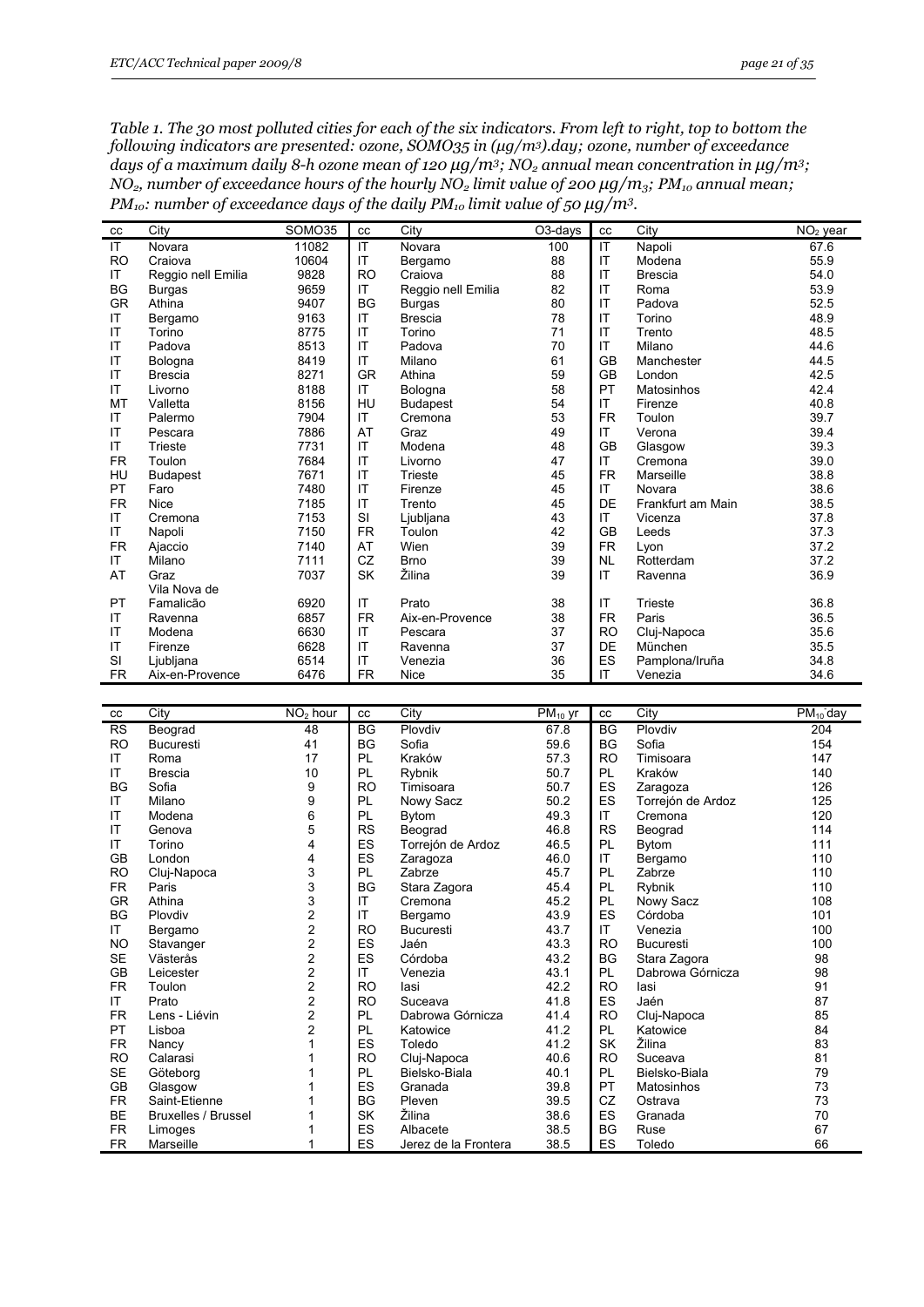

*Figure 7. Examples of time series of Urban Audit indicators: top left, ozone SOMO35, top right: ozone, number of days when the maximum 8-h mean concentration of ozone exceeds 120 μg/m<sup>3</sup>; middle left: NO<sub>2</sub> annual mean; middle right: number of hours when the hourly NO<sub>2</sub> concentration exceeds the limit value of 200 μg/m<sub>3</sub>; bottom left: PM<sub>10</sub> annual mean; bottom right: number of days when the daily averaged PM<sub>10</sub> concentration exceeds the limit value of 50 μg/m3.*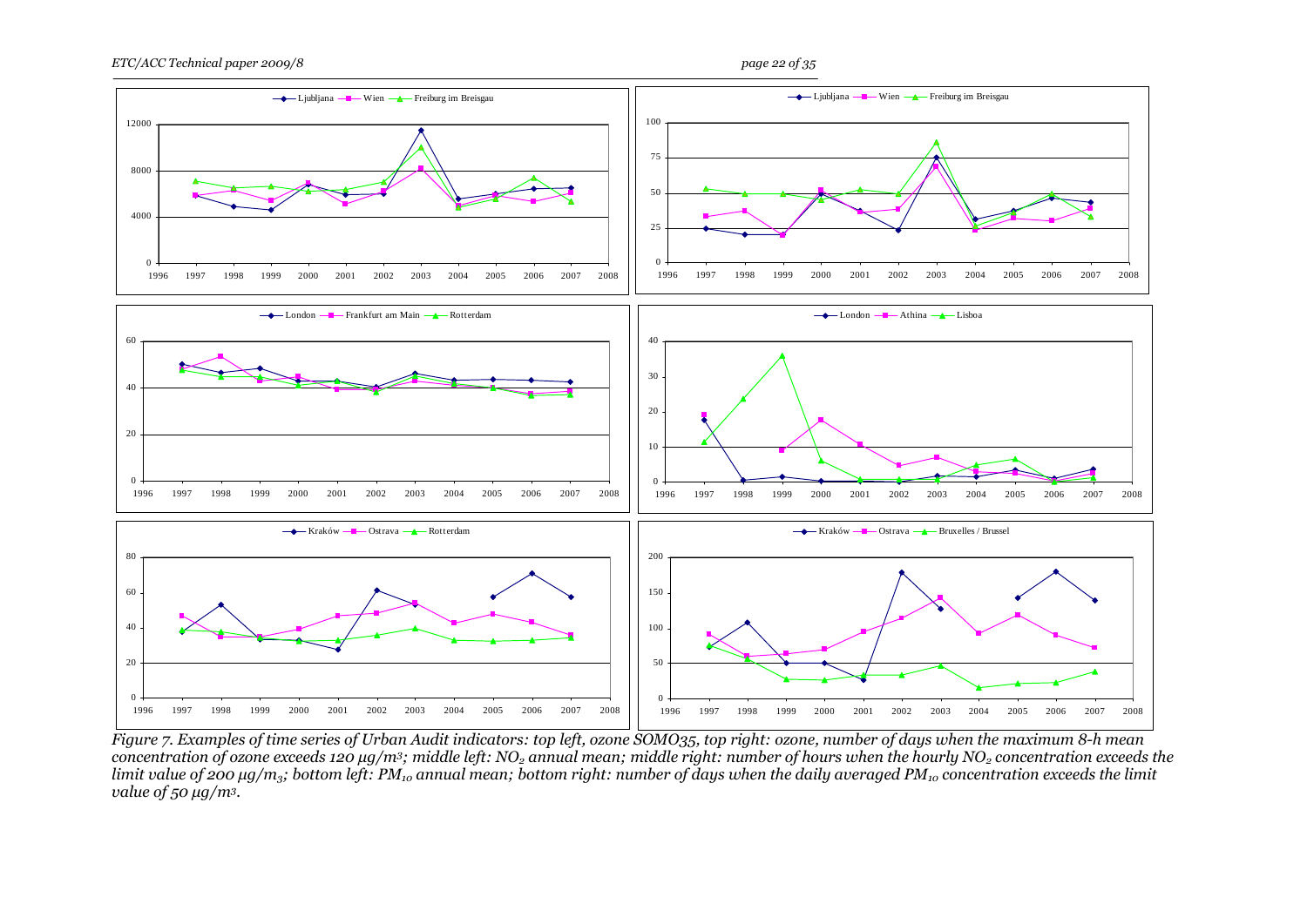## <span id="page-22-0"></span>**3. Discussion**

A summary of the three sets of indicators is given in Table 2. The three indicators have in common that they rely fully on measured data; gap filling procedures for correcting for missing neither additional or surrogate data nor information from atmospheric dispersion models is used in calculating the indicators.

|                                                      | SI                                                                                                                 | CSI <sub>04</sub>                                                                                                              | <b>UA</b>                                                                                                                                                                                 |
|------------------------------------------------------|--------------------------------------------------------------------------------------------------------------------|--------------------------------------------------------------------------------------------------------------------------------|-------------------------------------------------------------------------------------------------------------------------------------------------------------------------------------------|
| Objective                                            | population exposure                                                                                                | support to compliance<br>checking                                                                                              | support to compliance<br>checking; population<br>exposure                                                                                                                                 |
| Pollutants &<br>selected<br>statistical<br>parameter | $PM_{10}$ annual mean<br>ozone, SOMO35                                                                             | PM <sub>10</sub> exceedance days<br>٠<br>ozone exceedance<br>٠<br>days<br>$NO2$ annual mean<br>SO <sub>2</sub> exceedance days | $PM_{10}$ annual mean<br>٠<br>PM <sub>10</sub> exceedance days<br>٠<br>Ozone SOMO35<br>٠<br>Ozone exceedance days<br>٠<br>$NO2$ annual mean<br>٠<br>NO <sub>2</sub> exceedance hours<br>٠ |
| AQ data                                              | Airbase, (sub)urban<br>background stations,<br>coverage $>75\%$<br><b>Stations selection from</b><br>questionnaire | Airbase, (sub) urban<br>background stations,<br>coverage $>75\%$<br><b>Stations selection based</b><br>on GIS-overlay          | Airbase, (sub)urban<br>background stations,<br>coverage $>75\%$<br>Stations selection based on<br>GIS-overlay                                                                             |
| City selection<br>and population<br>data             | Agglomerations from<br>questionnaire AQD                                                                           | Urban audit                                                                                                                    | Urban audit                                                                                                                                                                               |
| Aggregation<br>level                                 | population weighted<br>aggregation at EU27<br>and national level                                                   | population weighted<br>aggregation at EEA32-<br>level                                                                          | No aggregation, only city<br>level                                                                                                                                                        |

*Table 2 Comparison between the three sets of indicators.* 

The **structural indicator** focuses on population exposure to the most risky air pollutants; the indicator variables ( $PM_{10}$  annual mean, ozone, SOMO35) have been selected following the recommendations of the WHO and are assumed to be the best proxy for estimating health impacts. It is now commonly accepted that the finer fraction of particulate matter ( $PM_{2.5}$ ) is even a better proxy for health impacts than PM<sub>10</sub>. Currently, monitoring data on PM<sub>2.5</sub> is less widely available than for  $PM_{10}$ . The number of monitoring stations will increase the coming years. It is recommended to include  $PM_{2.5}$  in all three indicators in the near future.

Following the DPSIR-chain it could be argued that a structural indicator should not (alone) express the **state** of air quality but **impact,** in particular adverse helath effects of exposure to ambient air pollution levels.. The dose-response functions generally used in health impact assessments are linear in the ambient concentrations, see, for example Pope *et al*. (2002; 2006): for every 10  $\mu$ g/m<sup>3</sup> change in PM<sub>2.5</sub> concentration there is a change of 6% in the number if incidences (e.g. premature deaths, years of life lost). Given this linear relation, the health impact assessment of current ambient concentrations will results in an indicator which mimics the concentration indicator almost perfectly; minor modifications will be introduced due to differences in baseline incidences and demographical differences between the countries or cities. The temporal behaviour and relative ranking of countries/cities will be the same for a state and impact indicator. The added information-value of such an impact indicator compared to the state indicator should be discussed. Alternatively, the impact indicator could be expressed in a *distance-to-target* way: what would health benefits be when the concentration in each city/country is reduced to the air quality guideline value of the WHO. For  $PM_{2.5}$  the WHO (2006) recommends an AQG of 10  $\mu$ g/m<sup>3</sup> as annual mean level. This is the lowest level at which total, cardiopulmonary and lung cancer mortality have been shown to increase with more than 95% confidence in response to PM2.5 (Pope *et al*., 2002). Using  $PM_{2.5}/PM_{10}$  concentration ratios typical for the European urban environment (de Leeuw and Horalek, 2009) 10 μg  $PM_{2.5}$  per m<sub>3</sub> corresponds to 14-18 μg  $PM_{10}$  per m<sup>3</sup>.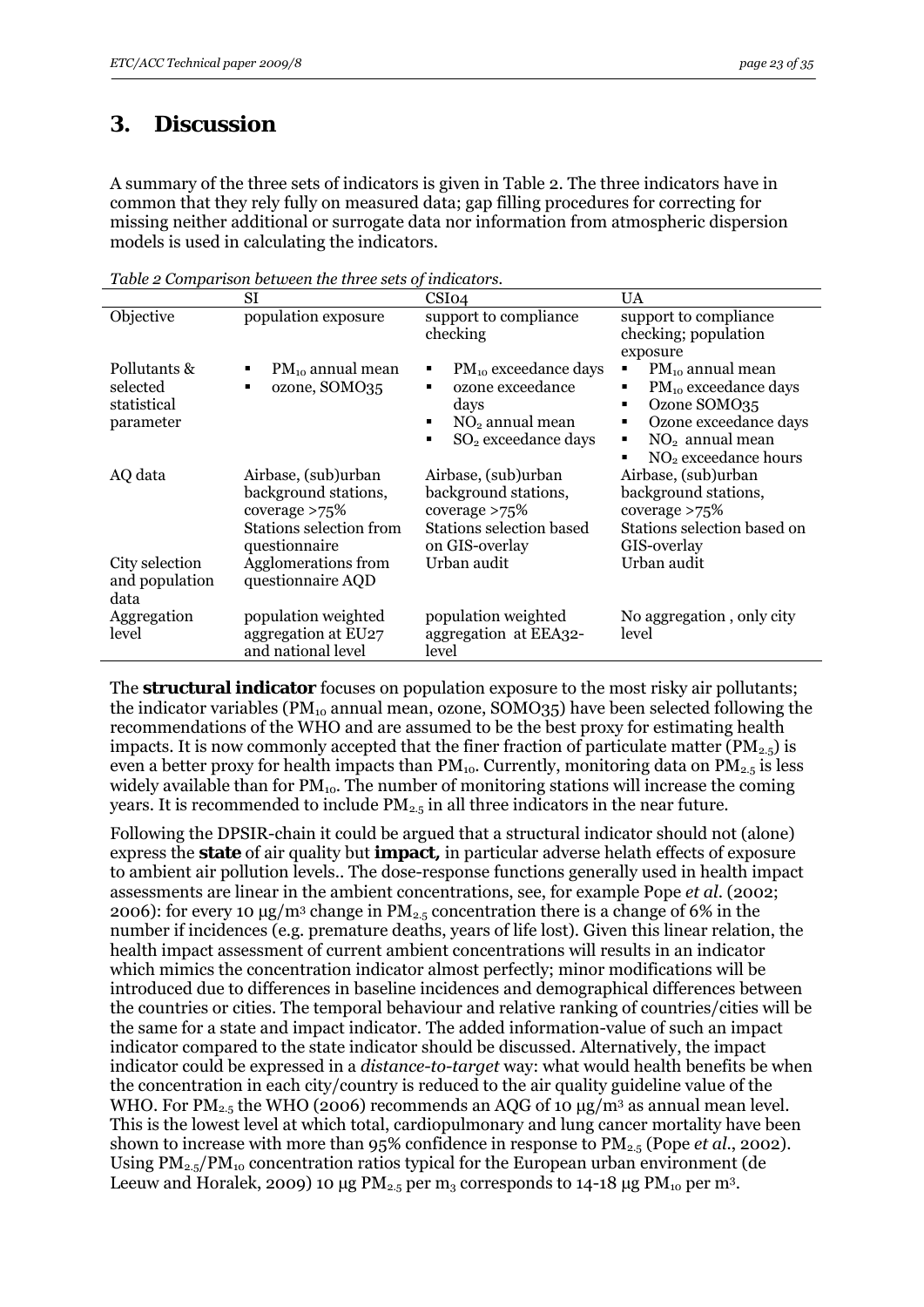Main objective of **CSI04** is to evaluate current urban AQ levels in relation to limit/target values. As only (sub)urban background stations are included in the procedure, the air quality assessment is not conform the criteria stipulated in the directive for compliance checking. In principle, limit values have to be met at any location accessible to the general public that means, also at e.g traffic hot spot situations. More strictly speaking, CSI04 is a combination of compliance checking and estimation of long-term population exposures. In the four daughter directives of the air quality framework directive cover in total 11 different pollutants for which in total 14 limit/target values have been set for the protection of human health. In the new air quality directive three additional  $PM_{2.5}$  target/limit values have been defined. Four LV/TV have been selected to be included in CSI04. When for a pollutant two health related limit values have been defined the most stringent (the most widely exceeded) LV has been selected:  $PM_{10}$ -daily LV, NO<sub>2</sub> annual LV and SO<sub>2</sub> daily LV. The LV of lead (Pb), carbon monoxide (CO) and benzene are not included for either both or one of the following two reasons: i) scarcity of monitoring data, ii) concentration levels are low, exceedance of LV is only observed at a limited number of hot spots For the same reasons arsenic, cadmium and nickel are not included in the CSI04. For these heavy metals the concentrations are frequently below the lower assessment threshold (Barrett *et al*., 2008). For benzo(a)pyrene the situation might be different. Monitoring data is still scarce (2008 is the first reporting year under the  $4<sup>th</sup>$  DD) but the available data indicates relatively large numbers of exceedances in central and eastern Europe. It might be considered to study the need and feasibility of including  $B(a)P$  in CSI04. Similar to the SI including  $PM_{2.5}$  has to be considered.

The **UA-indicators** are a mixture of partial compliance checking and population exposure. The parameters covered by the UA are largely the same as in SI and CSI04; unique for UA is the indicator for exceedance of the hourly  $NO<sub>2</sub> LV$ . Similar to the SI including  $PM<sub>2.5</sub>$  has to be considered.

The calculation methodology is similar for the three indicators: after selection of the stations a city or agglomeration representative value is calculated by averaging the results of all (sub)urban background stations within the city/agglomeration. A higher aggregation (national, EU27, EEA32 level) is given as a population weighted average.

Differences between the indicators are found in the selection of stations: CSI04 and UA use the same set of AirBase stations. As a first step, a connectivity table between AirBase station and the Urban Audit core cities is made by overlaying maps of the city boundaries and AirBase stations. Out of this set the (sub)urban background station shaving a data coverage of 75% or more are selected. In the SI a different approach is used: the connectivity table between AirBase and the agglomerations is now extracted from the FWD-questionnaire. Differences are also found in the source of the population numbers: the SI extracts population numbers directly from the FWD-questionnaire where the MS provide this information on a voluntary basis. The Member States are free to define their agglomerations; in principle each year the agglomerations might be redefined which seriously hampers the construction of a consistent time series. This was not foreseen in the development phase of the Structural Indicator. As the Urban Audit project was in that time not yet started, agglomerations were judged to be the best available urban database. This argument has weakened over time and the use of UA-information has to be considered. The CSI04 and UA use the population numbers from the UA database. *Note that the cityaveraged values in UA (presented as final results) and CSI04 (seen as intermediate results, not presented but used as input for aggregation at EEA32 level) are identical.*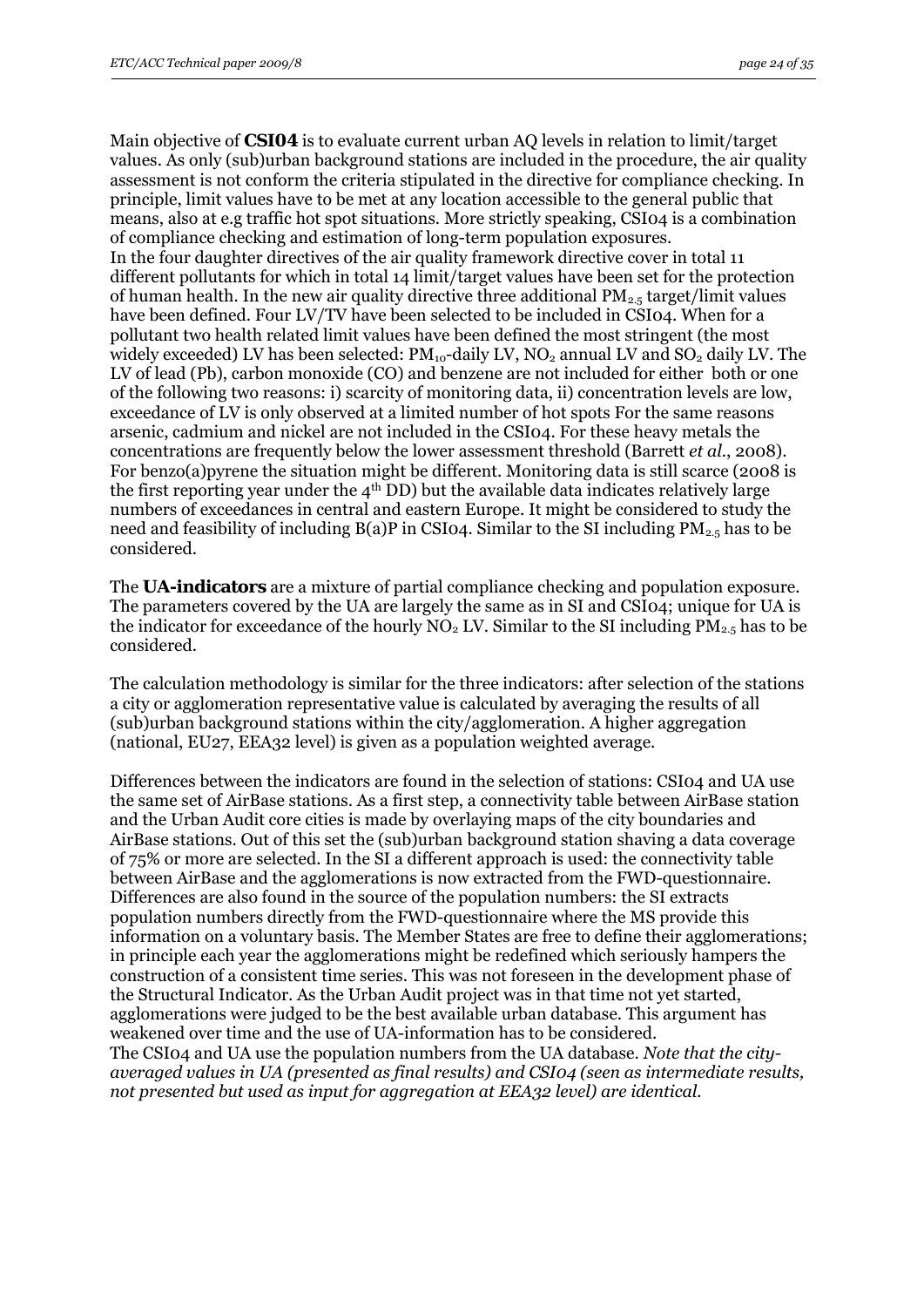#### **Selecting the target population**

Table 3 gives the coverage of the indicators, both with respect to the total population as well as the urban population. The coverage of the indicator varies from year to year and from pollutant to pollutant. In Table 3 the highest coverage per country in the period 2005-2007 is given, the numbers refer to ozone as this pollutant generally has a better coverage than  $PM_{10}$ . A comparison of Figure 1 and 6 shows that for EU Member States, Norway and Iceland, the agglomerations cover all UA cities with more than 250 000; smaller cities (100 000 to 250 000 inhabitants) and all cities outside the EU27 are not included in the agglomerations. In the Air Quality Directive the concept of "average exposure indicator" (AEI) is defined. The AEI is a country-wide averaged level determined on the basis of measurements at urban background locations in urban areas in excess of 100 000 inhabitants; it should reflect the population exposure. In the AQ Directive the AEI-concept is used to estimate PM2.5 exposure but it can be applied to any pollutant. In principle, the use of air quality data and population numbers from the UA set will be a better way to estimate the AEI than an AEI based on agglomeration data. However, the lack of background data especially in the smaller UA cities will introduce uncertainties in the national AEI estimates. It might be necessarily to develop procedures for generalisation or gap filling.

The structural indicator extracts part of its input from the AQ Questionnaire and is therefore limited to the EU27 Member States plus Norway and Iceland The population coverage varies widely: from zero (Ireland having one agglomeration without any urban background station, Luxembourg which has no agglomerations defined) to 68% (Malta). About one third of the total population in the EU27 (46% of the urban population) is covered by this indicator. The population coverage by the CSI04 and the UA indicator is lower -for the EU27, 23 and 31% of the total and urban population, respectively – but more countries are included. The geographical size of an agglomeration tends to be larger than the core city and includes a number of smaller but still highly populated neighbouring cities. This explains the larger population coverage in the SI.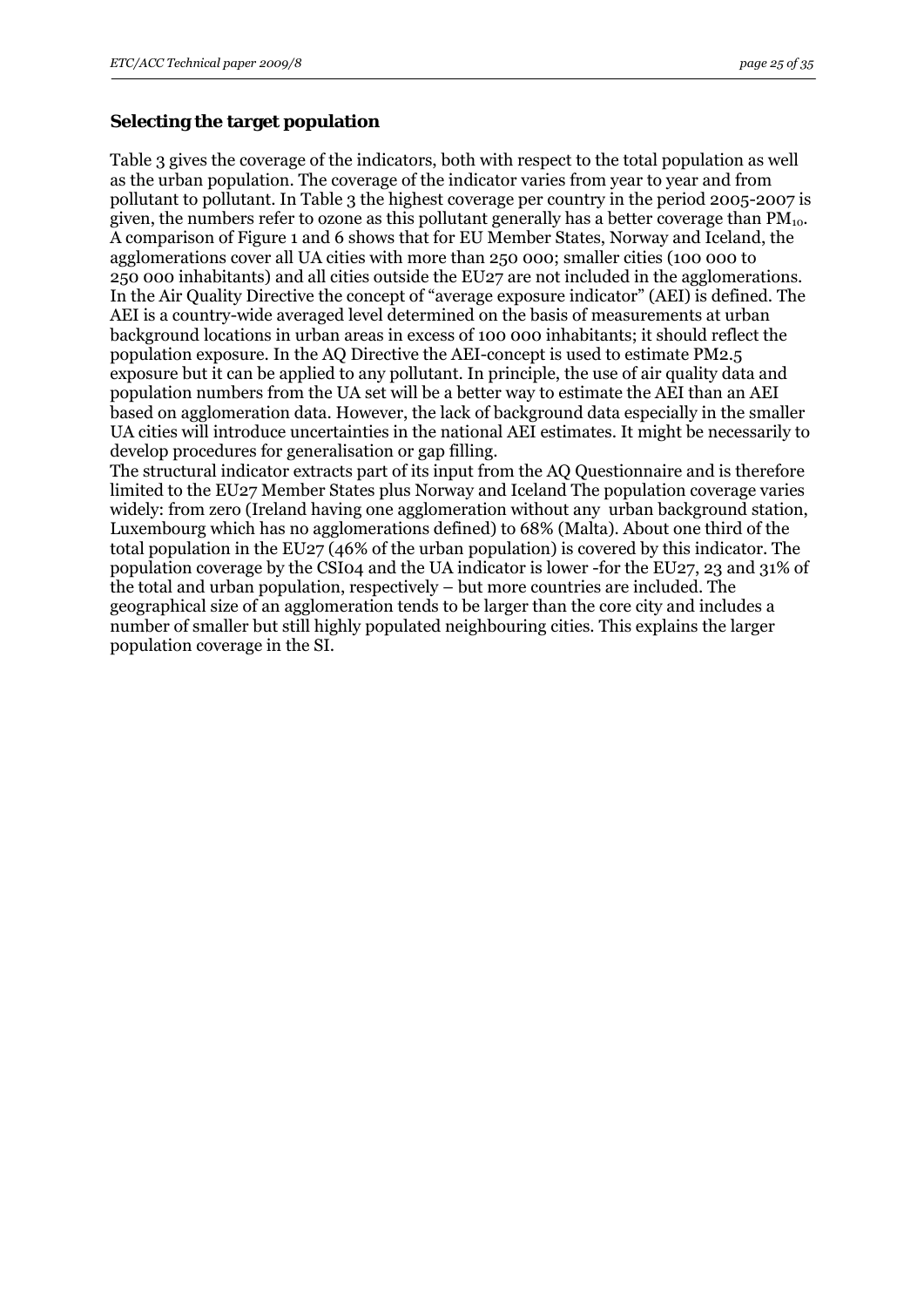*Table 3. Total population and urban population (in thousands, source: UN, 2006) and the maximum fraction (in %) of total and urban population, respectively, covered in the structural indicator and in the CSI04.* 

|                        |            |            | SI           |              | CSI <sub>04</sub> |                |
|------------------------|------------|------------|--------------|--------------|-------------------|----------------|
|                        | Total      | Urban      | % of tot     | % urb        | % of tot          | % urb          |
| country                | population | population | pop          | pop          | pop               | pop            |
| Austria                | 8189       | 5404       | 25           | 39           | 28                | 42             |
| Bosnia and Herzegovina | 3907       | 1787       | $\mathbf 0$  | $\mathbf 0$  | 10                | 21             |
| Belgium                | 10419      | 10129      | 23           | 24           | 22                | 22             |
| Bulgaria               | 7726       | 5409       | 26           | 37           | 24                | 34             |
| C zech Republic        | 10220      | 7513       | 28           | 38           | 26                | 36             |
| Germany                | 82689      | 62171      | 35           | 47           | 24                | 32             |
| Denmark                | 5431       | 4649       | 23           | 27           | 21                | 25             |
| Estonia                | 1330       | 919        | 31           | 44           | 30                | 43             |
| Spain                  | 43064      | 33039      | 43           | 56           | 28                | 36             |
| Finland                | 5249       | 3207       | 19           | 31           | 11                | 18             |
| France                 | 60496      | 46402      | 42           | 55           | 25                | 32             |
| <b>United Kingdom</b>  | 59668      | 53534      | 41           | 46           | 31                | 34             |
| Greece                 | 11120      | 6558       | 32           | 54           | 9                 | 15             |
| Hungary                | 10098      | 6695       | 24           | 36           | 20                | 30             |
| Ireland                | 4148       | 2508       | $\mathbf 0$  | $\mathbf{O}$ | $\mathbf{1}$      | $\overline{2}$ |
| Iceland                | 295        | 273        | 67           | 72           | 39                | 42             |
| Italy                  | 58093      | 39277      | 40           | 59           | 18                | 27             |
| Lithuania              | 3431       | 2284       | 16           | 24           | 20                | 29             |
| Latvia                 | 2307       | 1565       | 31           | 46           | 32                | 47             |
| Luxembourg             | 465        | 385        | $\mathbf 0$  | $\mathbf 0$  | $\mathbf 0$       | $\mathbf 0$    |
| Malta                  | 402        | 383        | 68           | 72           | 92                | 97             |
| Netherlands            | 16299      | 13072      | 25           | 32           | 15                | 19             |
| Norway                 | 4620       | 3574       | 5            | 6            | 5                 | $\overline{7}$ |
| Poland                 | 38530      | 23907      | 23           | 38           | 22                | 35             |
| Portugal               | 10495      | 6047       | 42           | 72           | 13                | 23             |
| Romania                | 21711      | 11650      | 15           | 28           | 14                | 26             |
| Sweden                 | 9041       | 7610       | 31           | 37           | 21                | 24             |
| Slovenia               | 1967       | 1004       | 14           | 27           | 14                | 27             |
| Slovakia               | 5401       | 3036       | 12           | 22           | 18                | 32             |
| Switzerland            | 7252       | 5450       | $\mathbf{o}$ | $\mathbf{O}$ | 9                 | 11             |
| <b>TFYR</b> Macedonia  | 2034       | 1401       | $\mathbf{o}$ | $\mathbf 0$  | $\mathbf 0$       | $\mathbf 0$    |
| Serbia                 | 7380       | 3838       | 0            | $\mathbf 0$  | 15                | 29             |
| EU27                   | 487987     | 358354     | 34           | 46           | 23                | 31             |
| <b>EEA</b>             | 500154     | 367652     | 33           | 45           | 22                | 30             |

Figure 8 illustrates the relation between agglomeration and the UA cities for the Netherlands. The Netherlands has defined 6 agglomerations in the west and southern part of the country. In five agglomerations urban background stations are located but in The Hague, Amsterdam and Utrecht the representativity of these station might be disputable. In total there are 35 cities in the UA data set of which 4 have more than 250 000 inhabitants and eight are below 100 000 inhabitants. Although the UA cities are mostly located in the western and southern part of the country, a better geographical spread is seen than in the case of agglomerations. This example for the Netherlands will be representative for the situation in other countries as seen by comparing figure 2 and 6. The agglomerations cover the more densely populated parts of the country; the UA cities are more representative for the total urban population within a country.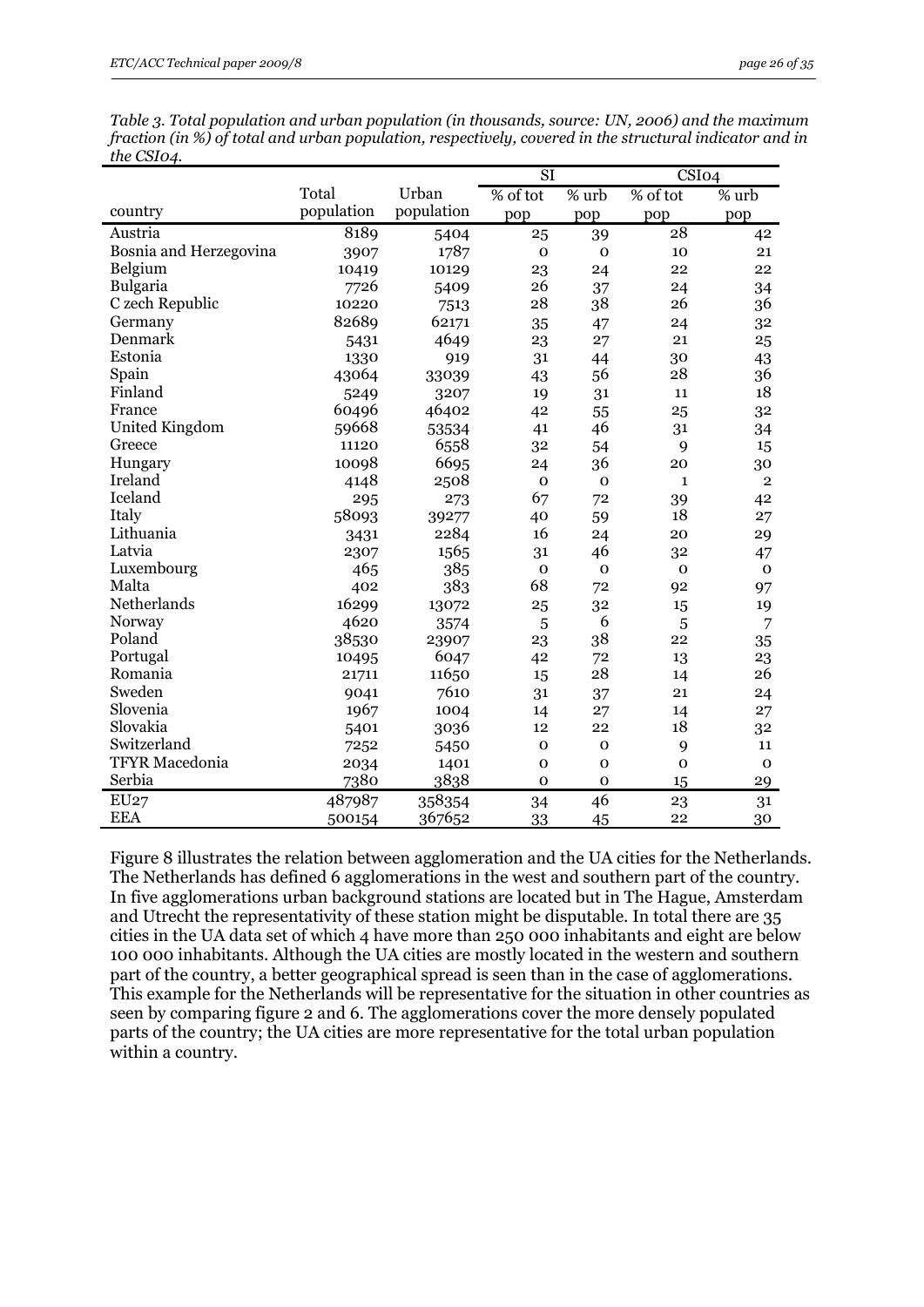

*Figure 8. Overlay between agglomerations (bottom left) and UA core city (bottom right) in the Netherlands. The monitoring stations shown are all stations for which data is available in AirBase; some of them are not longer operational.*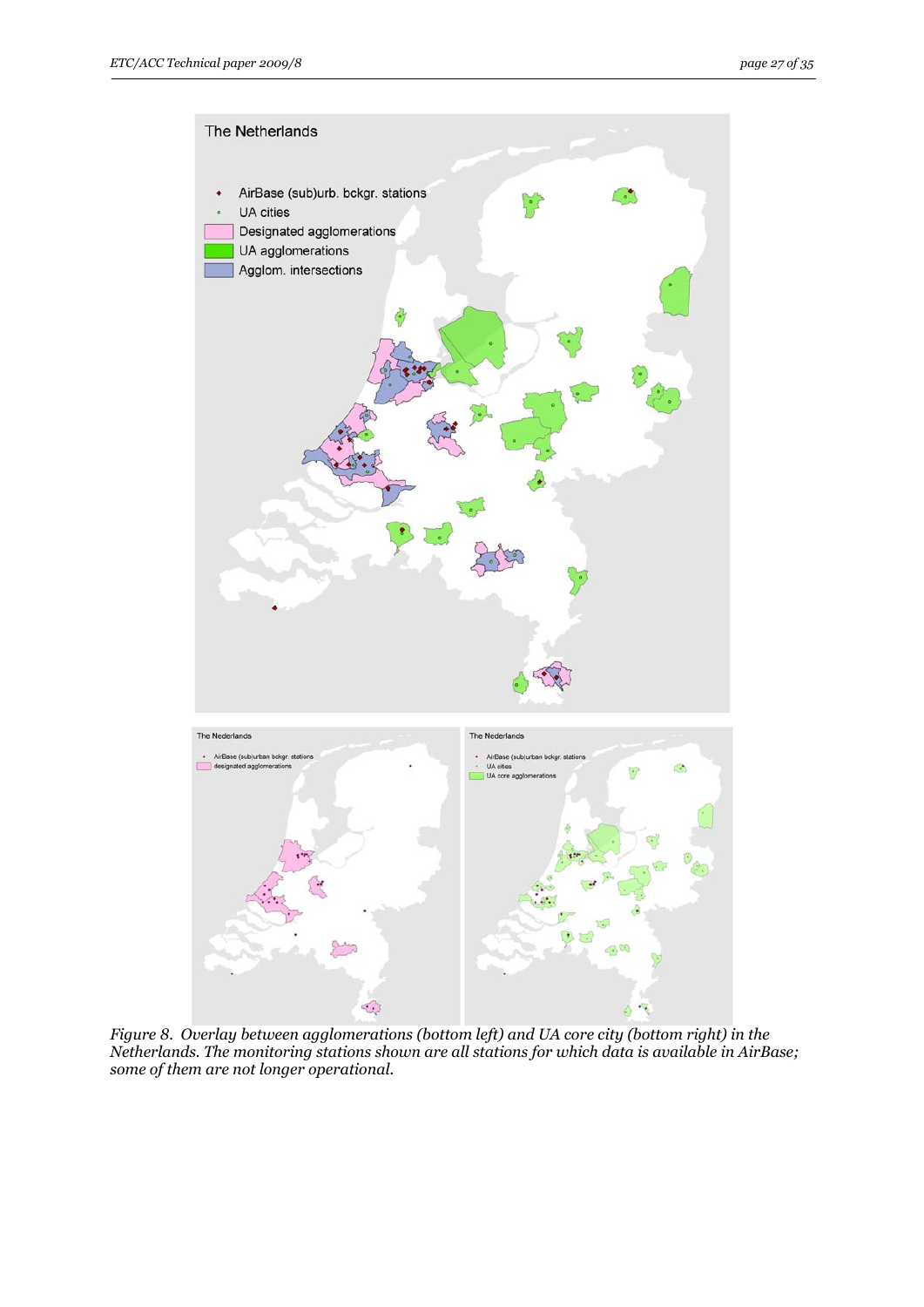A population weighted averaging of the CSI04 (or UA) SOMO35 and  $PM_{10}$  data results in a indicator value similar to the SI. Differences are caused by the differences in population coverage (Table 3). A comparison is given in Figure 9 and 10. The variation over time are very similar although the SI is systematic a few percent higher, both for ozone as well as for  $PM_{10}$ . The data at national level agree well with a slope of nearly 1 and a correlation coefficient of >0.95. There is no difference in the correlation for an extreme year like 2003 or a "normal to low" year as 2007.



*Figure 9. Time series of ozone (SOMO35; left) and PM10 (annual mean; right) calculated as population weighted mean for all cities used in CSI04 and agglomerations in SI.*



*Figure 10. Comparison of ozone (SOMO35; left) and PM10(annual mean; right) calculated as population weighted mean for all cities used in CSI04 and agglomerations in SI, national averaged for EU27 Member States..* 

For the structural indicator and for CSI04 the target population group is not well defined. The population within an agglomeration may vary three orders of magnitude: from less than 10 000 to almost 10 million inhabitants. The CSI04 indicator now includes as many cities as possible. In view of the discussion above, a clear definition of the target population is recommended. For an *urban* air quality indicator we have three options:

- include as many cities from the Urban Audit list as possible. This is the current practice for CSI04. The coverage may differ from year to year and the development of gap filing procedure to correct fro missing cities is recommended;
- include cities with a population of 100 000 inhabitants and more. This corresponds to the definition of the AEI. When gap filling procedures are applied for missing cities, a well-defined indicator is obtained
- include cities with more than 250 000 inhabitants or more. This corresponds largely to the definition of the SI with the exclusion of the smaller agglomerations. Advantage here is that also urban agglomerations outside the EU27 are included (note that due to lack of AQ data Turkey can not be included); disadvantage is the relatively low coverage of the urban population: this selection covers about one third of the total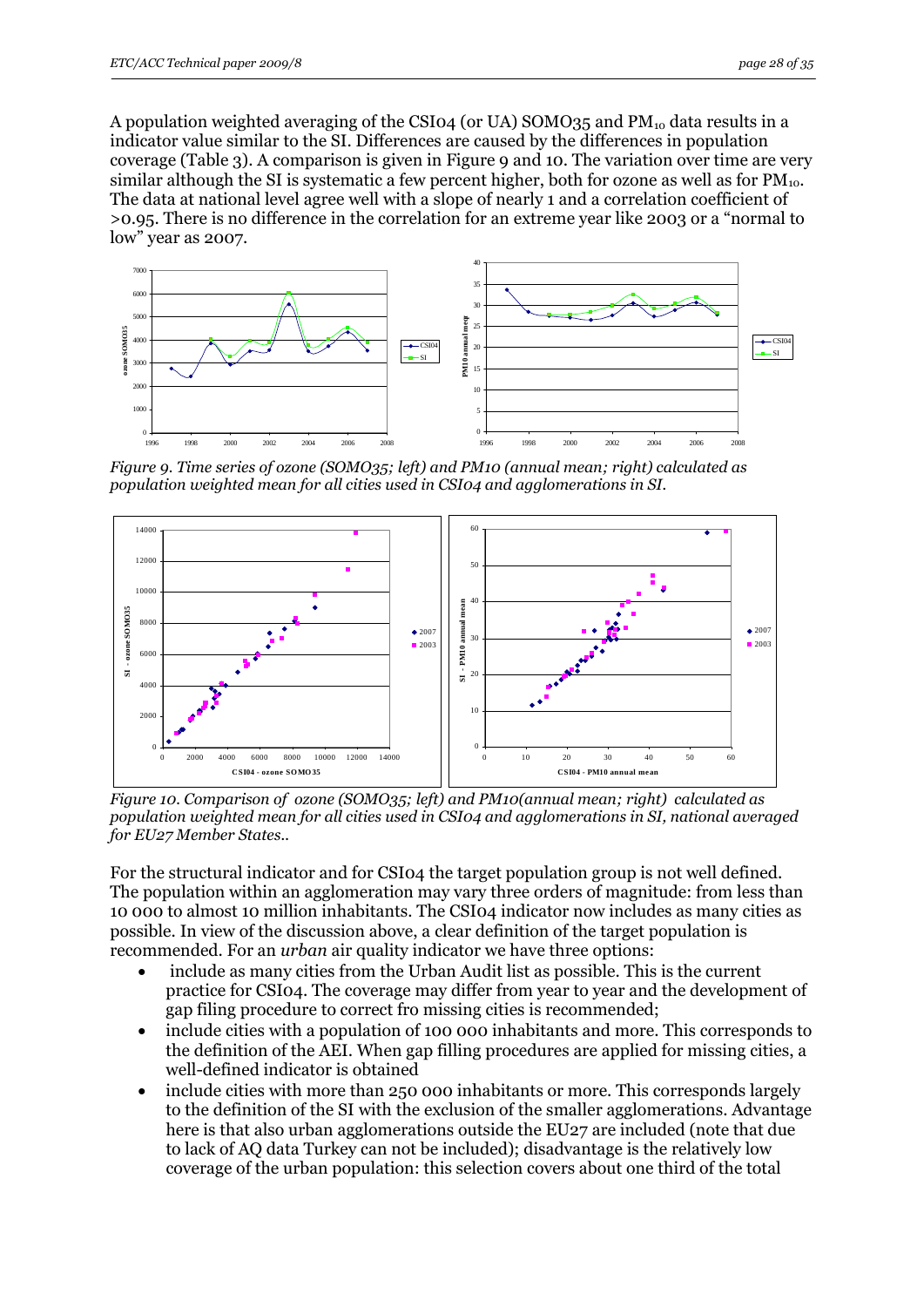urban population (Table 3) and about two third of the population living in the complete UA city list.

A fourth option is to include the *total* population. As Table 3 shows, the indicators by far do not cover the whole population, population living in rural areas, villages and in smaller cities are not included. A country-wide population weighted mean values can be calculated on the basis of the interpolated maps (de Smet *et al.*, 2009 and references cited therein). These maps provide concentrations at a spatial resolution of 10x10 km. National population weighted concentrations of  $PM_{10}$  and ozone as obtained from the SI and from the air pollution maps are compared in Figure 10. The correlation between the exposures of total population (map-based) and urban population (SI) is good although the ozone values show some more scatter. Interpolated maps have been produced for 2004, 2005 and 2006; there is no difference in correlation for these years. The (urban)  $PM_{10}$  values calculated in the SI is about 30% higher than the values calculated for the total population. This is reflecting the higher concentration in the densely populated agglomerations. For ozone lower values are calculated for the SI than for the concentration maps; due to the chemical reaction between ozone and the local NOx emissions the ozone concentrations are lower in urban areas. This agreement shows that the development of an exposure indicator for the total population is feasible but requires further study. Maps for the period 1997-2003 have to be prepared and further validation will be needed. A practical point to consider here is the timing of the indicator production. The production of the indicators based on AirBase information only can start as soon as the new data is uploaded in AirBase (1 March), A draft version of the indicators using the AirBase data can be available by June. When the indicators are based on the interpolated maps there is a delay of at least six months. The production of the maps can only start after the final runs of the EMEP dispersion model are available (September). It can be concluded that a discussion on the target groups of the indicators (population in agglomeration, in cities or total population) in particular the ones aiming at health impacts, should be initiated



*Figure 11. Comparison between the population weighted PM<sub>10</sub> concentration (annual mean) and ozone concentration (expressed as SOMO35) obtained from the Structural indicator and the weighted PM10 and ozone concentrations using the total population based on interpolated concentration maps (de Smet et al. 2009). The line corresponds to the x=y line.*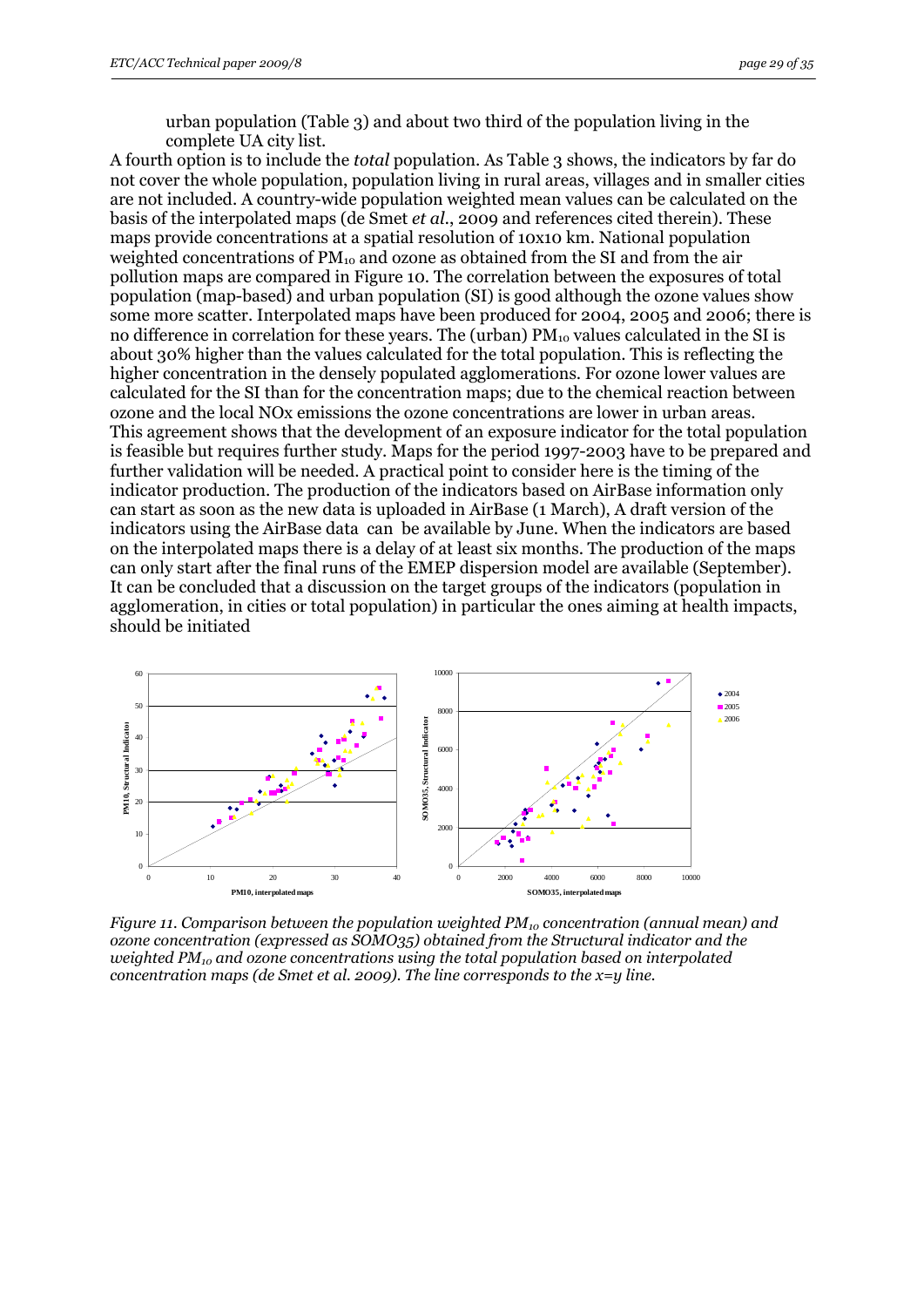# <span id="page-29-0"></span>**4. Towards a health impact indicator**

Within the DPSIR-chain the atmosphere is well described with indicators for driving forces (e.g energy demand), pressure (e.g. air pollutant emissions) and state (e.g. the indicators discussed here). At the moment there is no indicator on impacts of air pollution. The CSI05 indicator describing the exposure and exceedances of critical loads and levels of ecosystems to acidification, eutrophication and ozone is also a state indicator.

Health impact assessments have been published starting either with European concentration maps (Horalek et al. 2007, de Leeuw and Horalek 2009) or with observed urban air quality data (Ballester et al. 2008). This methodology could be applied to come to an estimate of the health impacts in urban areas which could form the basis of a health impact indicator.

A sustainable health impact indicator could provide information of the current health impacts compared to the sustainable situation as set in 6th EAP: *"levels of air quality that do not give rise to significant negative impacts on, and risk to human health and the environment".* Here we studied the feasibility of preparing such an indicator assuming the following starting points:

- (i) It builds on the urban air quality as available from the CSI04/UA indicators (chapter 2.2 and 2.3). The calculation of city-specific air quality data has been discussed above and needs no further explanation.
- (ii) It limits to the health impacts of ozone and particulate matter, being the most relevant pollutants as discussed in chapter 2.1;
- (iii) Both mortality and morbidity health endpoints are selected. This selection is guided by the CAFE CBA analysis (Hurley et al. 2005).

The WHO (2006) has defined Air Quality Guidelines (AQG) for ozone and particulate matter. For  $PM_{2.5}$  a guideline of 10  $\mu$ g/m<sup>3</sup> as annual mean is set. This is the lowest levels at which total, cardiopulmonary and lung cancer mortality have been shown to increase with more than 95% confidence in response to  $PM_{2.5}$  (Pope et al. 2002). The use of the  $PM_{2.5}$  guideline is preferred. For ozone the guideline is set to 100 μg/m3 for the daily maximum 8h-mean. This concentration will provide adequate protection of public health, though some health effects may occur below this level. In the current methodology the ozone SOMO35 value is used in the concentration-response function. From AirBase the SOMO35 is plotted against the maximum daily maximum 8h-mean (Figure 12); the relation between the two parameters differs from year to year but in general one can say that with a SOMO35-value of 500  $(\mu$ g/m<sup>3</sup>).day the AQG is most likely not exceeded. This value is therefore used as sustainable concentration.



*Figure 12. Statistical relation between SOMO35 and maximum daily maximum 8-h mean, reference years 2006, 2007. Source AirBase.*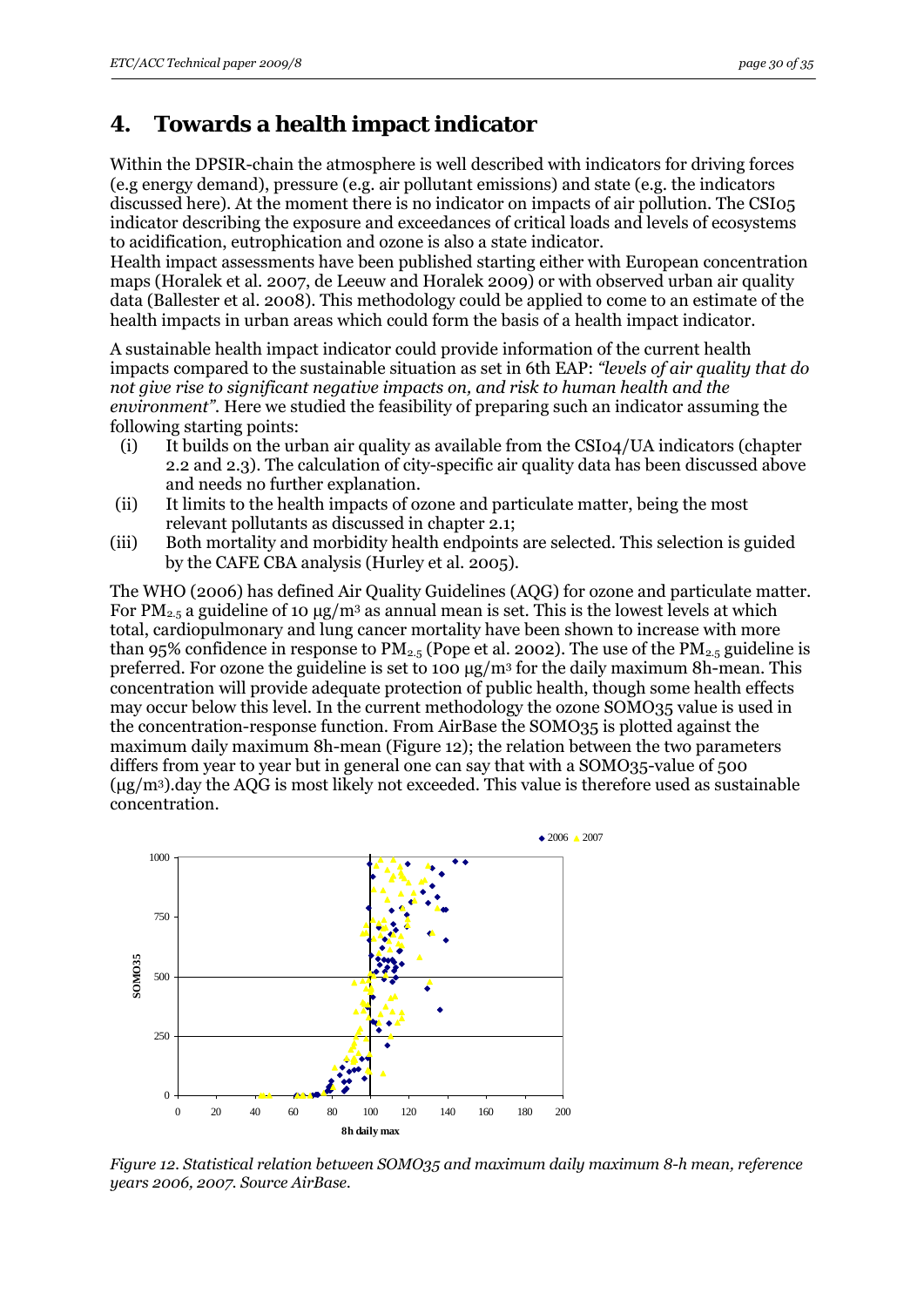Any health indicator will critically depend on the selected end point and associated concentration-response functions. Next to total mortality, we have selected in this feasibility study a limited number of morbidity health end points. After valuation these end points account for more than 90% of the total valuation of morbidity effects (Hurley et al. 2005). As the end points have very different output (years of life lost, hospital admissions, activity days etc.) valuation is the only option to estimate the total health damage. The values applied here are in agreement with those used in the CAFE cost benefit analysis. A summary of health end points, the applied concentration-response functions and the valuation of end points are given in Table 4 and 5.

*Table 4. Mortality relative risk associated with a 10 μg/m<sup>3</sup> change in PM<sub>2.5</sub> or ozone concentration (Pope et al. 2002; WHO 2006a), concentration-response function used in estimation of morbidity health end-points (Hurley et al. 2005; WHO 2006b)* 

| pollutant  | Health outcome                                                           | Relative risk per 10 $\mu$ g/m <sup>3</sup> (95% CL)                                                               |
|------------|--------------------------------------------------------------------------|--------------------------------------------------------------------------------------------------------------------|
| $PM_{2.5}$ | Total mortality, adults > 30 year;<br>excluding violent death            | $1.06$ $(1.02 - 1.10)$                                                                                             |
| Ozone      | Total mortality, adults > 30 year;<br>excluding violent death            | $1.003(1.001-1.004)$                                                                                               |
| $PM_{10}$  | New cases of chronic bronchitis, adults ><br>27 year                     | 26.5 (1.9 - 54.1) new case per year per<br>100000 adults $>27$ year                                                |
| $PM_{2.5}$ | Restricted Activity Days (RADs)                                          | 902 RADs per 1000 adults at age 15-64                                                                              |
| $PM_{10}$  | LRS symptom days, children at age 5-14<br>year                           | $1.86$ (0.92 - 2.77) extra symptom days<br>per child                                                               |
| $PM_{10}$  | LRS symptom days, adults (>15 year) with<br>chronic respiratory symptoms | $1.30(0.15 - 2.43)$ extra symptom days<br>per adult with chronic symptoms                                          |
| Ozone      | Minor restricted activity days (MRADs)                                   | 115 (44 - 186) MRADs per 1000 adults<br>aged 18-64 years                                                           |
| Ozone      | Cough and LRS, children aged 5-14 years                                  | 0.93 $(0.19 - 2.22)$ cough days and 0.16<br>$(0.43 - 0.81)$ days of LRS (excl. cough)<br>per child aged 5-14 years |

*Table 5 Values for use in sustainable health impact indicator: effects of mortality and morbidity* 

| Health outcome          | value                           |
|-------------------------|---------------------------------|
| VOLY- median            | $\epsilon$ 52000 per year lost  |
| VOLY-mean               | $\epsilon$ 120000 per year lost |
| hospital admission      | $\epsilon$ 2000 per admission   |
| chronic bronchitis      | $\epsilon$ 190000 per new case  |
| restricted activity day | $\epsilon$ 83 per day           |
| <b>MRAD</b>             | $\epsilon$ 38 per day           |
| LRS day                 | $\epsilon$ 38 per day           |
| cough day               | $\epsilon$ 38 per day           |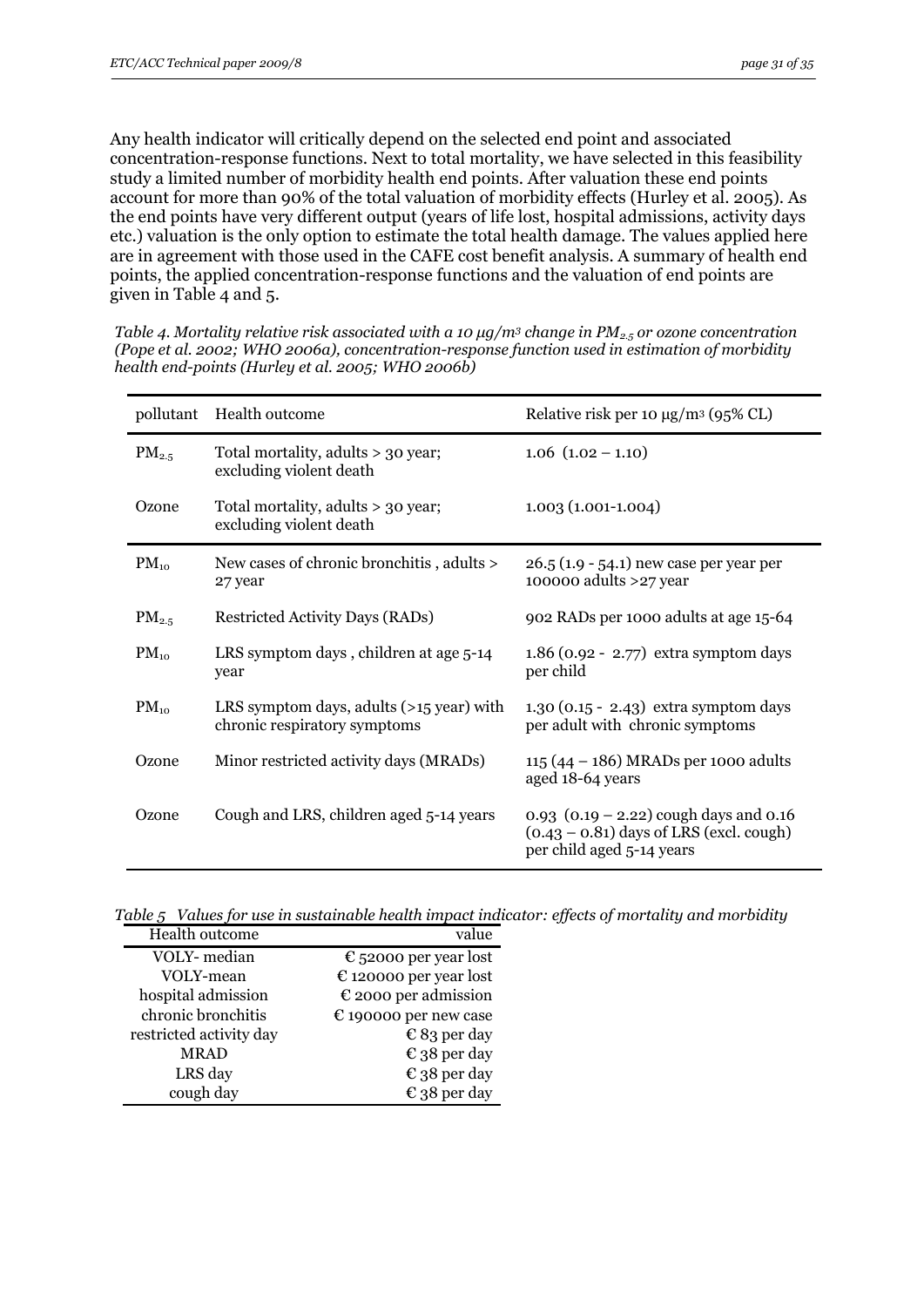

<span id="page-31-0"></span>

 *Figure 13. Health loss (in € per capita per year) of current urban air quality compared to the sustainable levels.* 

In the most recent years about 250 cities are included in the CSI04 indicator. It is evident that the total cost estimates are very sensitive for missing cities. To reduce the sensitivity, we firstly evaluated the cost per capita for each city and in a second step a European wide average was made by a population weighted averaging of the city results. It is recommended to develop more robust gap-filling methods.

Final results are given in Figure 13. The graph resembles the  $PM_{10}$  graph of the Structural Indicator; health impacts attributable to the exposure of particular matter are substantially larger than those from ozone. When the sustainable levels would be met, each European citydweller would have a benefit of 300-400  $\epsilon$  per year; a clear upward or downward tendency is not seen over the studied period. Note that the median value of a life year is applied in the calculation. As mortality dominates the total health damage, the use of the mean VOLY (120 000  $\varepsilon$ ) will result in an estimate of health damage which is at least twice as high.

It is concluded that with current knowledge and available data an indicator for the health impact of air pollution in urban areas can be made. Further work on refining the indicator and for reducing the uncertainties is needed.

# **5. Recommendations**

In all three indicator sets  $PM_{2.5}$  (annual mean values) should be included. Restrict the AQ parameters used in the indicator to those being to most relevant for public health (annual means of  $PM_{10}$ ,  $PM_{2.5}$  and ozone-SOMO35) and to those having the largest compliance problems (annual mean NO<sub>2</sub>, exceedance days PM<sub>10</sub>, and ozone). Further work has to be done to evaluate the health relevance of B(a)P at the European level. Possibly B(a)P (annual mean) should be added to the indicator. Monitoring data shows that the limit/target values set in the air quality directive for the remaining pollutants  $(SO_2, CO,$ benzene, lead, arsenic, cadmium, and nickel) are still exceeded in Europe. In general, the exceedances have a very local character which makes them less suitable to be included in a European indicator (see e.g. the  $SO<sub>2</sub>$  indicator Figure 5).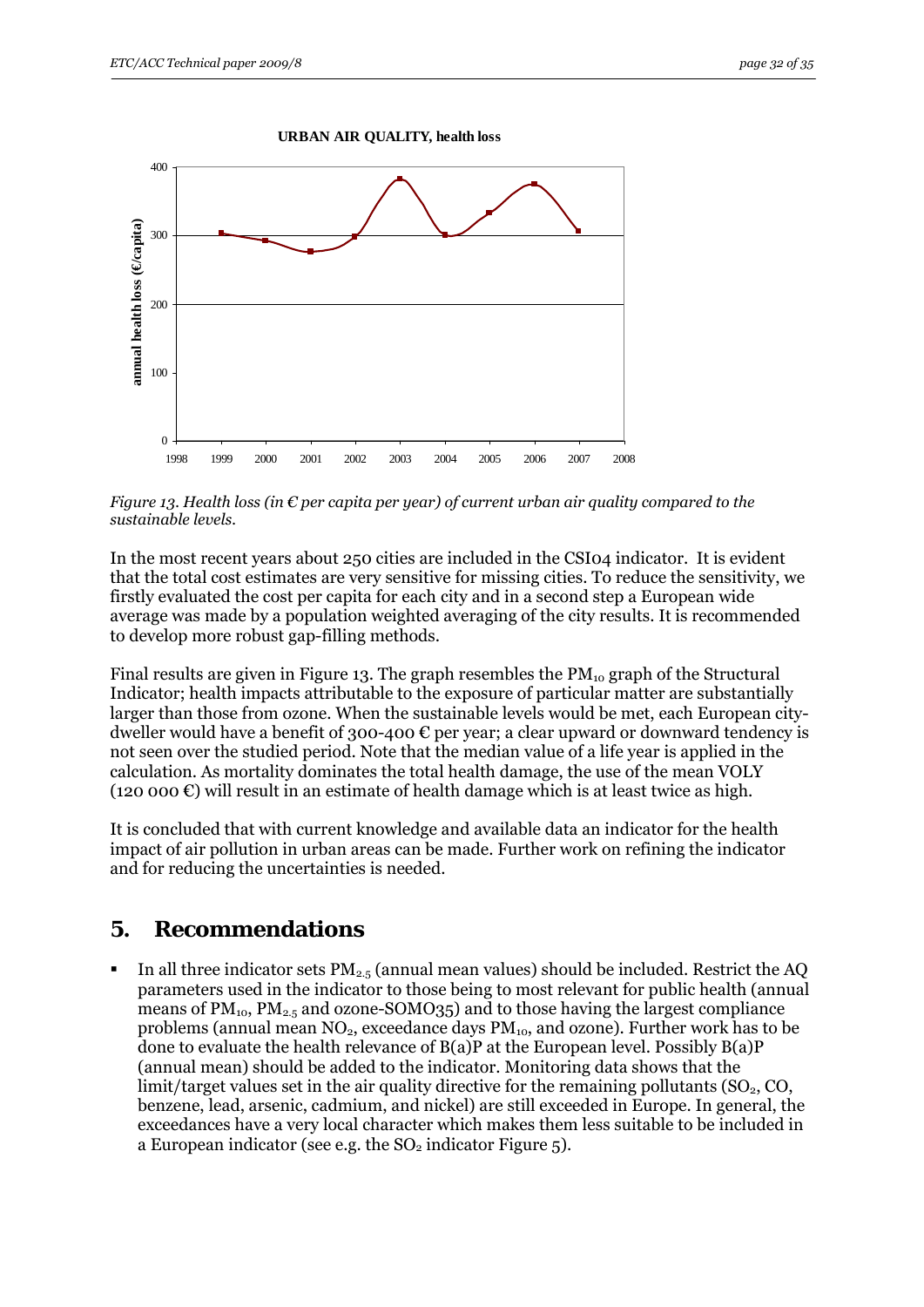- <span id="page-32-0"></span> Harmonisation of input data of the three indicators: air quality data is selected from AirBase, information on cities and population numbers is taken from the Urban Audit. The use of UA-data enables a regular update of population numbers (once per three year).
- Within the Urban Audit data collection procedures the cities are asked on a regular basis to provide information/data for UA indicators. In this process it is recommended to prefill the questionnaire send to the city authorities with the results extracted from AirBase. If air quality data is available at the city level but is missing in AirBase, the cities are encouraged to submit their data to AirBase so that the flow of data is improved in the future.
- It is recommended to open the discussions with stakeholders on the target population: o should all cities be included in the indicator,
	- o or only cities with more than 100 000 inhabitants (like in the AEI-calculations )
	- o or cities with more than 250 000 inhabitants (like in the SI)
	- o or should the total population (including those living in small towns, villages and rural areas) be included ?

In the first three options the indicator could be based on monitoring data only. However, it is recommended to develop gap-filling methods for correcting for missing data (not for all cities air quality data will be available for the full period). In the last option, the density of the monitoring networks is too low to estimate a representative exposure of the total population based on the observations only. A combination of monitoring data with the results of air quality transport models and supplementary information (see the interpolated air quality maps given by de Smet et al 2009 and references citied therein) or model results alone may form the basis for the exposure estimates. The resolution used in the mapping/modelling procedures might be crucial; further work needs to be done here.

- It is recommended to start the discussions with stakeholders on the development of indicators on health impact of air pollution.
- The use of non-reference method for PM monitoring without ensuring equivalence with the reference method may cause an underestimation of the PM-indicator as the example of France showed. When intercomparison studies results in new corrections factors or correction methods the MS have to apply, where appropriate, these newly developed methods for correcting historical data.
- Reconsider the presentation of indicators: uncertainties, spatial variation and change in concentration levels are not always reflected in the final figures.

# **References**

- Ballester F., Medina S., Baldo E.,Goodman P., Neuberger M., Iniguez C., Kunzli N., (2008) Reducing ambient levels of fine particulates could substantially improve health: a mortality impact assessment for 26 European cities. J Epidemiol Cummity Health 62, 98-105.
- Barrett K., Fiala J., de Leeuw F., Ward J., (2008) Air pollution by benzene, carbon monoxide, PAHs and heavy metals ETC/ACC Technical Paper 2008/12. See: [http://air](http://air-climate.eionet.europa.eu/docs/ETCACC_TP_2008_12_AQstatus_Benz_HM_CO_PAH.pdf)climate.eionet.europa.eu/docs/ETCACC\_TP\_2008\_12\_AQstatus\_Benz\_HM\_CO\_PAH.pdf
- Buijsman E. and Leeuw F.A.A.M. de (2004): Correction factors and  $PM_{10}$  measurements in AIRBASE, EEA-ETC/ACC technical paper. See: [http://air](http://air-climate.eionet.eu.int/docs/meetings/041122_9th_EIONET_AQ_WS/05d_PM10_corr_factors_in_AirBase_Nov2004-TempDraft.pdf)[climate.eionet.eu.int/docs/meetings/041122\\_9th\\_EIONET\\_AQ\\_WS/05d\\_PM10\\_corr\\_factors\\_in](http://air-climate.eionet.eu.int/docs/meetings/041122_9th_EIONET_AQ_WS/05d_PM10_corr_factors_in_AirBase_Nov2004-TempDraft.pdf) AirBase\_Nov2004-TempDraft.pdf
- de Leeuw F.A.A.M. (2005): PM10 measurement methods and correction factors in AirBase 2004 status report. EEA-ETC/ACC Technical Paper 2005/6. See : [http://air](http://air-climate.eionet.europa.eu/reports/ETCACC_TechnPaper_2005_6_PM10_CorrFactors2004)[climate.eionet.europa.eu/reports/ETCACC\\_TechnPaper\\_2005\\_6\\_PM10\\_CorrFactors2004](http://air-climate.eionet.europa.eu/reports/ETCACC_TechnPaper_2005_6_PM10_CorrFactors2004)
- De Leeuw F.A.A.M. and Vixseboxse E. (2008) Reporting on ambient air quality assessment. Preliminary results for 2007. ETC/ACC Technical paper 2008/4. European Topic Centre on Air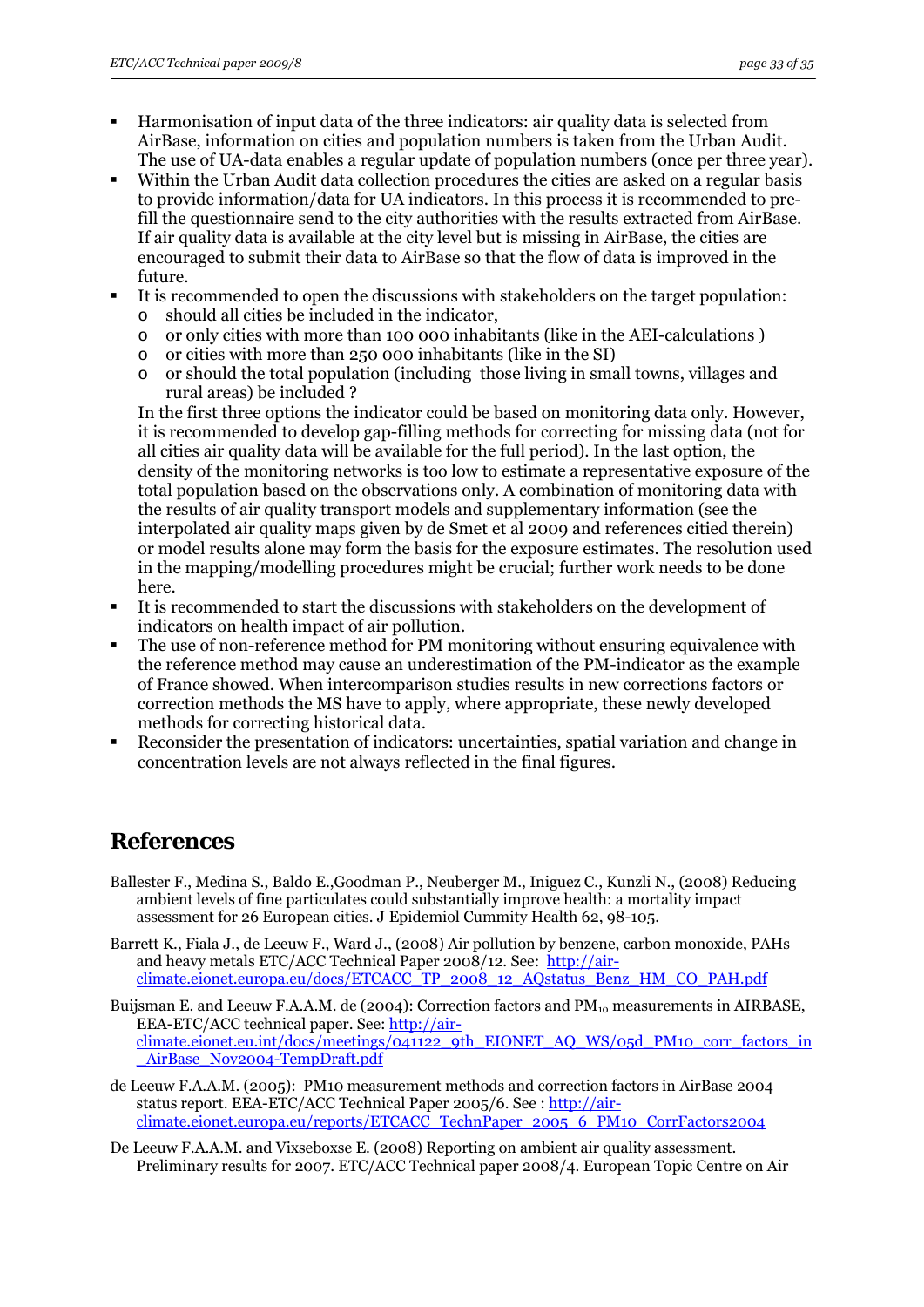and Climate Change, Bilthoven, the Netherlands. See: [http://air](http://air-climate.eionet.europa.eu/reports/ETCACC_TP2008_4_AQQ2007_prelim_analysis)[climate.eionet.europa.eu/reports/ETCACC\\_TP2008\\_4\\_AQQ2007\\_prelim\\_analysis](http://air-climate.eionet.europa.eu/reports/ETCACC_TP2008_4_AQQ2007_prelim_analysis)

- De Leeuw F and Horalek J. (2009) Assessment of the health impacts of exposure to PM2.5 at a European level. ETC/ACC Technical Paper 2009/1. [http://air](http://air-climate.eionet.europa.eu/reports/ETCACC_TP_2009_1_European_PM2.5_HIA)[climate.eionet.europa.eu/reports/ETCACC\\_TP\\_2009\\_1\\_European\\_PM2.5\\_HIA](http://air-climate.eionet.europa.eu/reports/ETCACC_TP_2009_1_European_PM2.5_HIA)
- de Smet P., Horálek J., Coňková M., Kurfürst P., de Leeuw F., Denby B. (2009) European air quality maps of ozone and PM10 for 2006 and their uncertainty analysis ETC/ACC Technical Paper 2008/8. See: [http://air](http://air-climate.eionet.europa.eu/reports/ETCACC_TP_2008_8_spatAQmaps_2006)[climate.eionet.europa.eu/reports/ETCACC\\_TP\\_2008\\_8\\_spatAQmaps\\_2006](http://air-climate.eionet.europa.eu/reports/ETCACC_TP_2008_8_spatAQmaps_2006)
- EC (1999) Council Directive 1999/30/EC of 22 April 1999 relating to limit values for sulphur dioxide, nitrogen dioxide and oxides of nitrogen, particulate matter and lead in ambient air. Official Journal L 163, 29/06/1999, pp 41-60.
- EC (2008) Directive 2008/50/EC of the European Parliament and of the Council on ambient air quality and cleaner air for Europe. Official Journal, L 152 11.6.2008, pp 1-44.
- EEA (2009) Indicators about Europe's Environment,<http://themes.eea.europa.eu/indicators/>
- EU (2009) EU Environment-related Indicators, [http://ec.europa.eu/environment/indicators/index\\_en.htm](http://ec.europa.eu/environment/indicators/index_en.htm)
- Eurostat (2009) Structural Indicators, [http://epp.eurostat.ec.europa.eu/portal/page/portal/structural\\_indicators/introduction](http://epp.eurostat.ec.europa.eu/portal/page/portal/structural_indicators/introduction)
- Horálek J, Denby B, de Smet PAM, de Leeuw FAAM, Kurfürst P, Swart R, (2007)European air quality maps for 2005 including uncertainty analysis. ETC/ACC Technical paper 2007/7. [http://air](http://air-climate.eionet.europa.eu/reports/ETCACC_TP_2007_7_spatAQmaps_ann_interpol)[climate.eionet.europa.eu/reports/ETCACC\\_TP\\_2007\\_7\\_spatAQmaps\\_ann\\_interpol](http://air-climate.eionet.europa.eu/reports/ETCACC_TP_2007_7_spatAQmaps_ann_interpol)
- Hurley F, Hunt A, Cowie H, Holland M, Miller B, Pye S, Watkiss P, 2005. Methodology Paper (Volume 2) for Service Contract for carrying out cost-benefit analysis of air quality related issues, in particular in the clean air for Europe (CAFE) programme. AEA Technology Environment, 133 pp. [http://ec.europa.eu/environment/archives/air/cafe/pdf/cba\\_methodology\\_vol2.pdf](http://ec.europa.eu/environment/archives/air/cafe/pdf/cba_methodology_vol2.pdf)
- MEEDDAT (2008). Bilan de la qualite de l'air en France en 2007. Ministère de l'écologie, de l'énergie, du développement durable et de l'Amenagement du territoire Paris
- Mol, W.J.A., Van Hooydonk P.R., de Leeuw F.A.A.M. (2009) European exchange of air quality monitoring meta information in 2007. ETC/ACC Technical Paper 2009/3. Available at [http://air](http://air-climate.eionet.europa.eu/reports/ETCACC_TP_2009_3_EoI_AQ_meta_info2007)climate.eionet.europa.eu/reports/ETCACC\_TP\_2009\_3\_EoI\_AQ\_meta\_info2007
- Pope III C.A., Burnett R.T., Thun M.J., Calle E.E., Krewski D., Ito K., Thurston G.D. (2002) Lung cancer, cardiopulmonary mortality, and long-term exposure to fine particulate air pollution J. Amer. Med. Assoc. 287, 1132-1141.
- Pope III C.A. and Dockery D.W. (2006) Health effects of fine particulates air pollution: lines that connect. J Air Waste Manag Assoc., **56**, 709-742.
- UN (2006) United Nations, Department of Economic and Social Affairs, Population Division. World Urbanization Prospects : The 2005 Revision. CD-ROM Edition - Data in digital form (POP/ DB/WUP/Rev.2005).
- UN ECE (2003) Summary report prepared by the joint Task Force on the Health Aspects of Air Pollution of the World Health Organization/European Centre for Environment and Health and the Executive Body, EB.AIR/WG.1/2003/11
- UN ECE (2004) Summary report prepared by the joint Task Force on the Health Aspects of Air Pollution of the World Health Organization/European Centre for Environment and Health and the Executive Body , EB.AIR/WG.1/2004/11
- Van den Hout D (2006) Overview air quality reports by Member States under the Air quality directives. TNO-report 2006-A-R0093/A.
- Vixseboxse E. and de Leeuw F.A.A.M. (2008) Reporting on ambient air quality assessment, 2006, Member States reporting ("The Questionnaire") . ETC/ACC Technical paper 2008/2. European Topic Centre on Air and Climate Change, Bilthoven, the Netherlands. [http://air](http://air-climate.eionet.europa.eu/reports/ETCACC_TP2008_2_AQQ2006)[climate.eionet.europa.eu/reports/ETCACC\\_TP2008\\_2\\_AQQ2006](http://air-climate.eionet.europa.eu/reports/ETCACC_TP2008_2_AQQ2006)